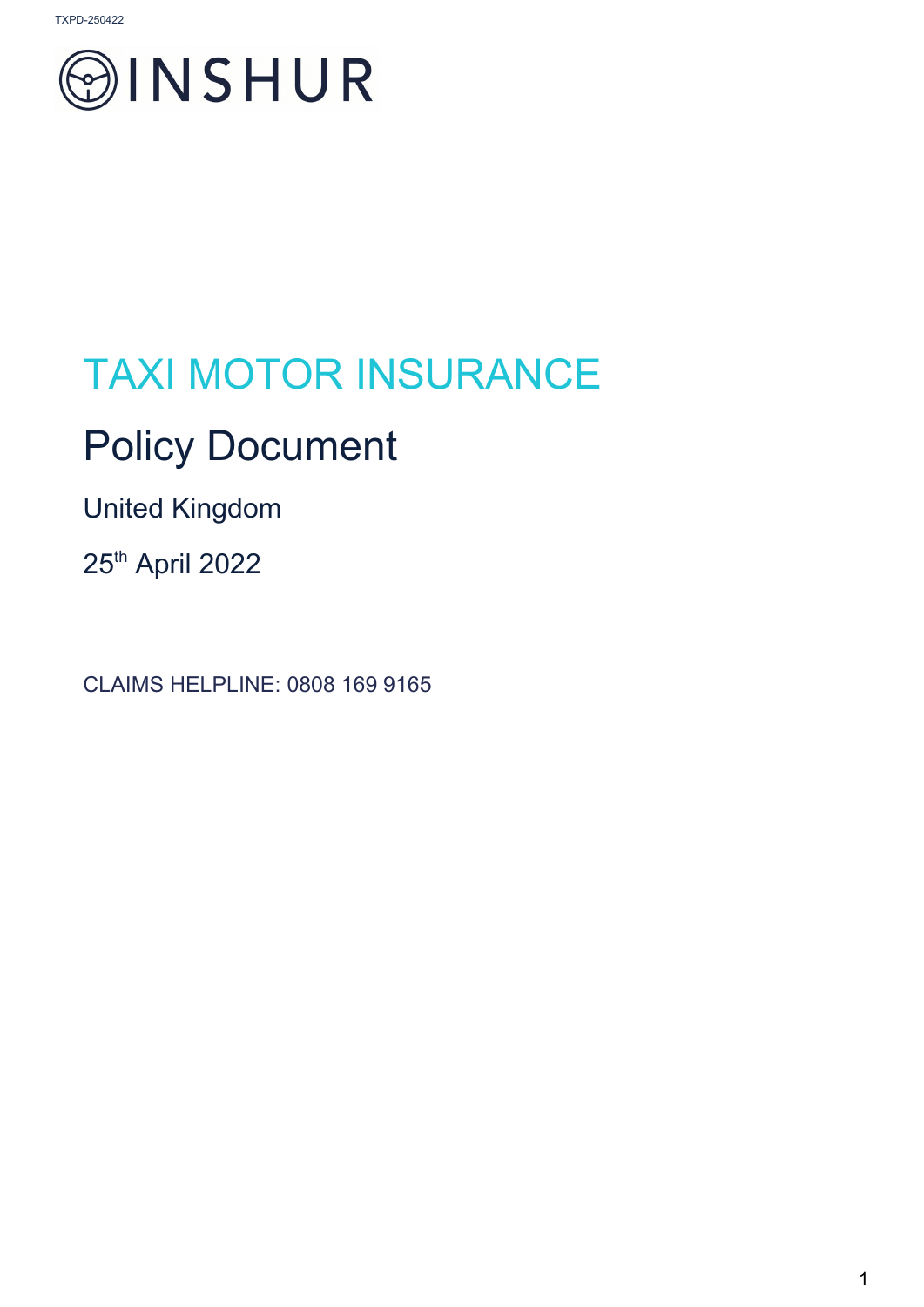

### **YOUR POLICY DOCUMENT**

Welcome to your **INSHUR** policy document. To know exactly what your insurance covers with **Us,** please make sure to read this document carefully. **You** should read it alongside any **Schedule, Endorsement** or **Certificate of Motor Insurance You** have received from **INSHUR.**

This insurance is written in English and any communications **We** send to **You** about it will be in English. The law of England and Wales will apply to this contract unless:

- **You** and **We** agree otherwise ore
- At the start date of the contract **You** are a resident of (or in the case of a business, the registered office or principal place of business is in) the Channel Islands or the Isle of Man, in which case the law of that area of jurisdiction will apply

#### OUR AGREEMENT – YOUR INSURANCE

This policy document, the **Schedule, Certificate of Motor Insurance** and any schedule of **Endorsements** together form the contract of insurance between **You** (the insured) and **Us** (Wakam).

You should read all parts of the contract as one document. Please remember to read the contract carefully, including all terms, conditions and exceptions to ensure it meets your needs.

#### ABOUT WAKAM

Wakam is a French insurance company with its headquarters at 120-122 rue de Réaumur 75002. Wakam is a French *société anonyme* (public limited company).

Wakam is authorised and regulated by the Autorité de Contrôle Prudentiel et de Résolution (ACPR). Wakam is deemed authorised by the Prudential Regulation Authority and subject to regulation by the Financial Conduct Authority (FCA) and limited regulation by the Prudential Regulation Authority. The nature and extent of consumer protections may differ from those for firms based in the UK. Details of the Temporary Permissions Regime, which allows EEA-based firms to operate in the UK for a limited period while seeking full authorisation, are available on the Financial Conduct Authority's website.

More details on Wakam can be found on the Financial Services Register [\(register.fca.org.uk\)](https://register.fca.org.uk/) under FCA registration number 517214.

**INSHUR** is a trading name of INSHUR UK Ltd which is authorised and regulated by the Financial Conduct Authority (FCA) under firm reference number 916800 to carry on insurance distribution activities. INSHUR UK Ltd is registered in England and Wales company number 10830222. Registered office at 7th Floor, 1 Minster Court, Mincing Lane, London, EC3R 7AA.

Details of Wakam or **INSHUR**'s authorisation in the UK can be checked on the Financial Services Register at [www.register.fca.org.uk o](http://www.register.fca.org.uk/)r by calling the FCA on 0800 111 6768.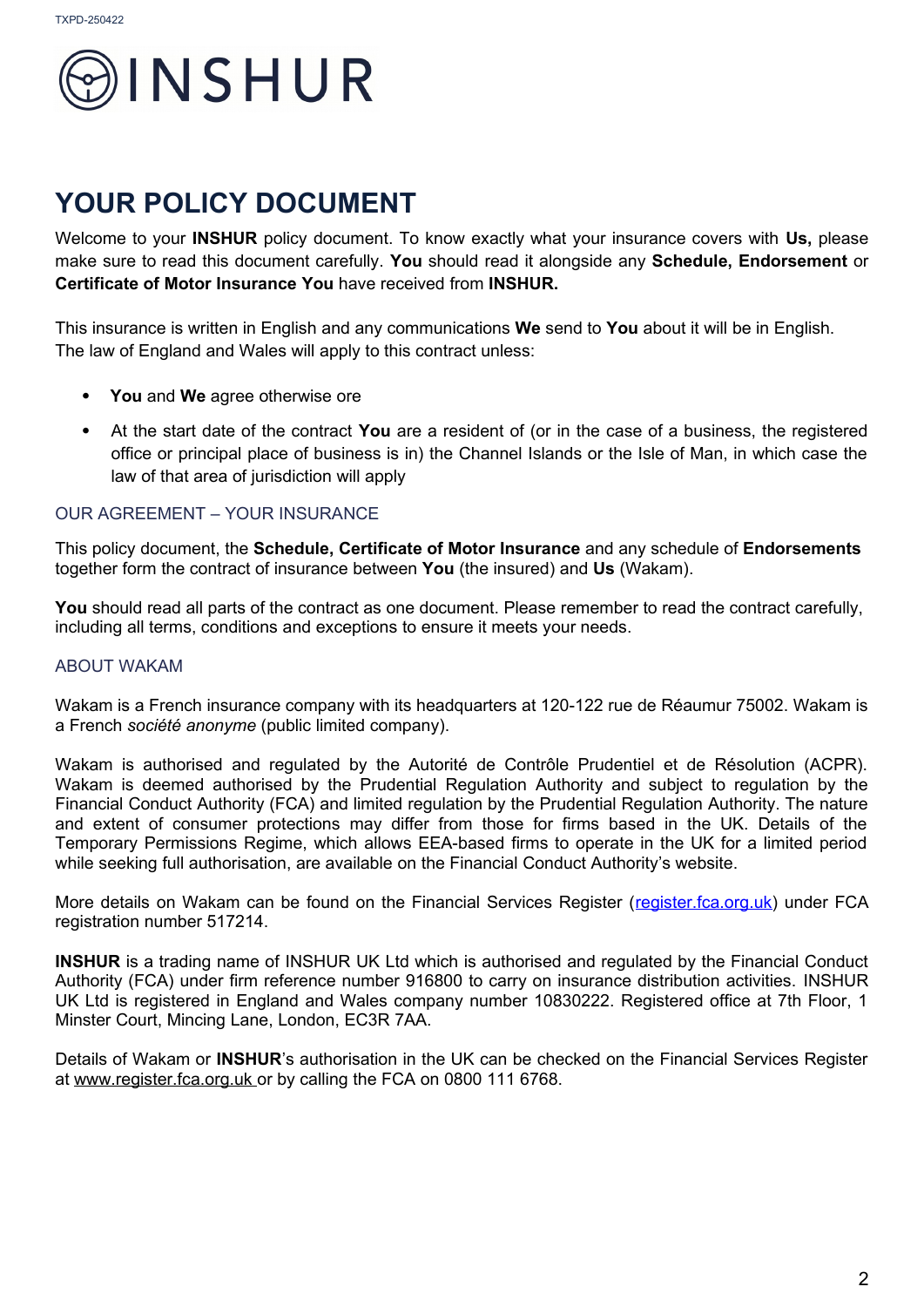

### **CONTENTS AND COVER**

#### The insurance cover **You** have

Your **Schedule** shows **You** what cover **You** have. The different types of cover ("Third Party Only" or "Comprehensive" or "Comprehensive Plus") are listed below together with the sections of the policy that apply to that cover:

| <b>Section Name</b>                                                                                                                                   | <b>Third Party</b><br>Only | Comprehensive | Comprehensive<br><b>Plus</b> | Page<br><b>Number</b> |
|-------------------------------------------------------------------------------------------------------------------------------------------------------|----------------------------|---------------|------------------------------|-----------------------|
| Your Policy Document                                                                                                                                  | $\checkmark$               | $\checkmark$  | ✓                            | 2                     |
| <b>Contents and Cover</b>                                                                                                                             | ✓                          | ✓             | ✓                            | 3                     |
| <b>Section A - Definitions</b>                                                                                                                        | ✓                          | ✓             | ✓                            | 4                     |
| <b>Section B - Claims Process</b>                                                                                                                     | $\checkmark$               | ✓             | $\checkmark$                 | 6                     |
| Section C - Liability to Others                                                                                                                       | $\checkmark$               | ✓             | $\checkmark$                 | 8                     |
| Section D - Loss of or<br>Damage to Your Vehicle<br>Accidental damage<br>Malicious damage<br>Fire<br>Flood<br><b>Theft</b><br>Vandalism<br>Windscreen | $\times$                   | ✓             | ✓                            | 10                    |
| Section E - Foreign Use                                                                                                                               | $\checkmark$               | ✓             | $\checkmark$                 | 15                    |
| Section F - Loss of Keys and<br><b>Replacing Locks</b>                                                                                                | $\times$                   | ✓             | ✓                            | 16                    |
| Section G - Public Liability                                                                                                                          | $\times$                   | $\times$      | ✓                            | 16                    |
| Section H - No Claim Bonus                                                                                                                            | ✓                          | ✓             | ✓                            | 17                    |
| Section I - General Exceptions                                                                                                                        | $\checkmark$               | ✓             | $\checkmark$                 | 19                    |
| Section J - General Conditions                                                                                                                        | ✓                          | ✓             | ✓                            | 22                    |
| Section K - Complaints                                                                                                                                | ✓                          | ✓             | $\checkmark$                 | 27                    |
| Section L - Important Notices<br>and Information                                                                                                      | ✓                          | ✓             | ✓                            | 28                    |

✓: section applies to that cover

✕: section does not apply to that cover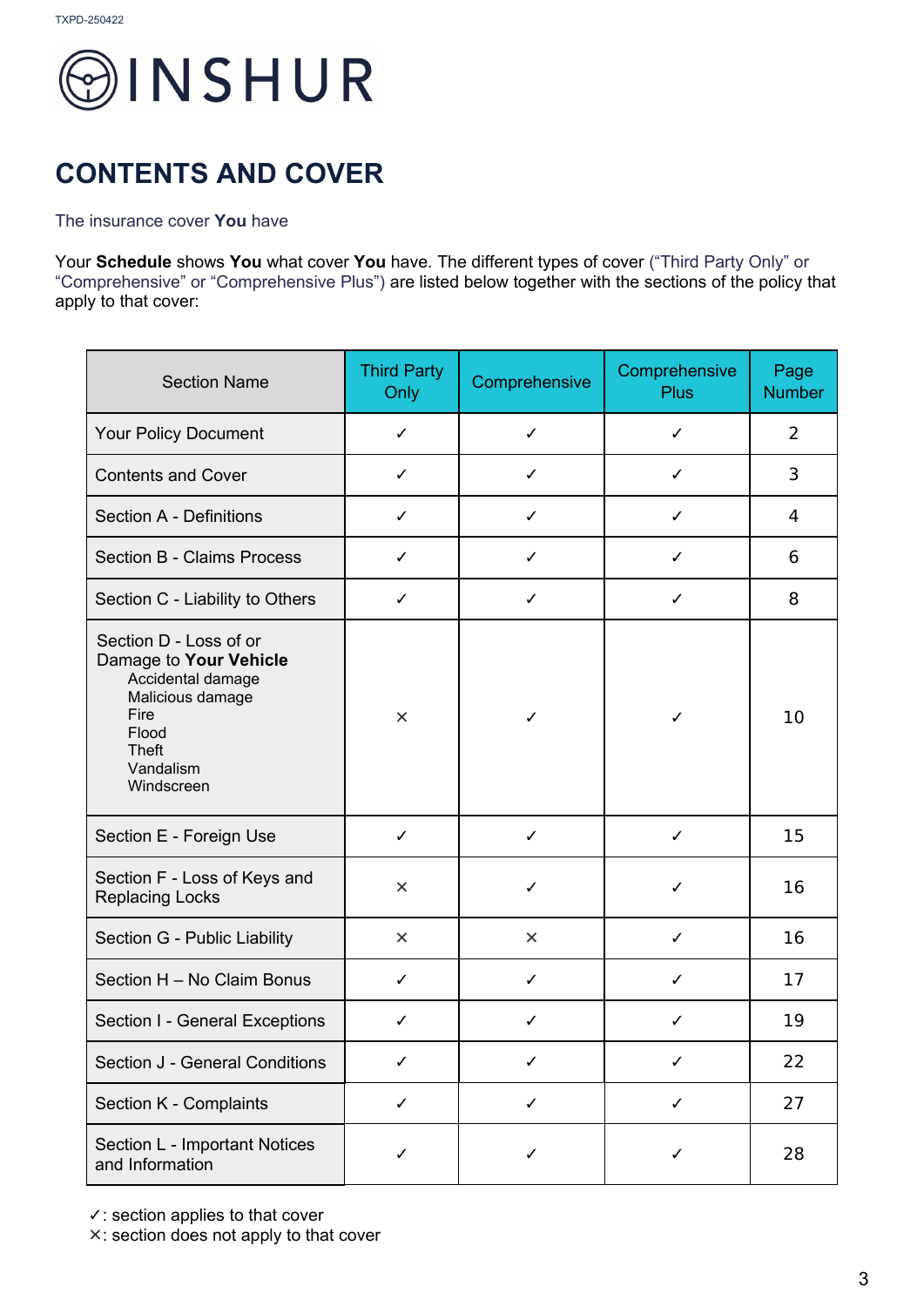

### **SECTION A DEFINITIONS**

The key words and terms that **We** use in this document are defined below. These words shall have the below meanings wherever **We** have printed them in bold throughout **Our** policy document, **Certificate of Motor Insurance, Schedule, Endorsements** and **Statement of Fact**:

- 1. **Accessories**  part(s) or accessories added to **Your Vehicle** that do not affect its performance.
- 2. **Approved Repairer** a motor vehicle repairer which is a member of **Our** approved repairer network and is authorised by **Us** to repair the **Insured Vehicle** after a valid claim under Section D of this insurance.
- 3. **Business** use for the carriage of passengers for hire and reward and use for the carriage of goods for hire and reward, as necessary for your "Occupation" listed on your **Schedule**.
- 4. **Certificate of Motor Insurance** a document which is legal evidence of your insurance and which forms part of this document, and which **You** must read with this document.
- 5. **Courtesy Car** a Group A (small standard private car) vehicle loaned to **You** by **Our Approved Repairer** whilst the **Insured Vehicle** is being repaired after a valid claim under Section D of this insurance, subject to availability ("Comprehensive" & "Comprehensive Plus" cover only).

Note: A **Courtesy Car** is intended to keep **You** mobile. It is not necessarily a like for like replacement of **Your Vehicle** and can only be used for social domestic and pleasure use. All **Courtesy Cars** are subject to the driver meeting the terms and conditions of hire from the **Approved Repairer**.

- 6. **Endorsement** a change in the terms of the insurance which replaces the standard insurance wording, and is printed on, or issued with, the current schedule of **Endorsements**.
- 7. **Excess -** a contribution by **You** towards a claim under this insurance, including but not limited to a young or inexperienced driver excess, specified driver excess, late reporting excess or windscreen excess.
- 8. **INSHUR** refers to INSHUR UK Ltd, 2nd Floor, 1 Jubilee Street, Brighton, BN1 1GE, who arrange and manage this insurance. INSHUR UK Ltd is Authorised and Regulated by the Financial Conduct Authority under firm reference number 916800.
- 9. **Market Value** the cost of replacing **Your Vehicle** with another one of the same make, model and specification and of similar age, mileage and condition at the time of an accident or loss.
- 10. **Period of Insurance** the period of time covered by this insurance (as shown on the **Schedule** and **Certificate of Motor Insurance**) and any further period for which **We** accept your premium.
- 11. **Road**  any place which is a road for the purpose of any compulsory motor insurance law that operates in the **United Kingdom**.
- 12. **Road Traffic Act** the Road Traffic Act 1988 or any subsequent revisions.
- 13. **Schedule** the document showing the vehicle **We** are insuring and the cover which applies. To be read in conjunction with the schedule of **Endorsements**.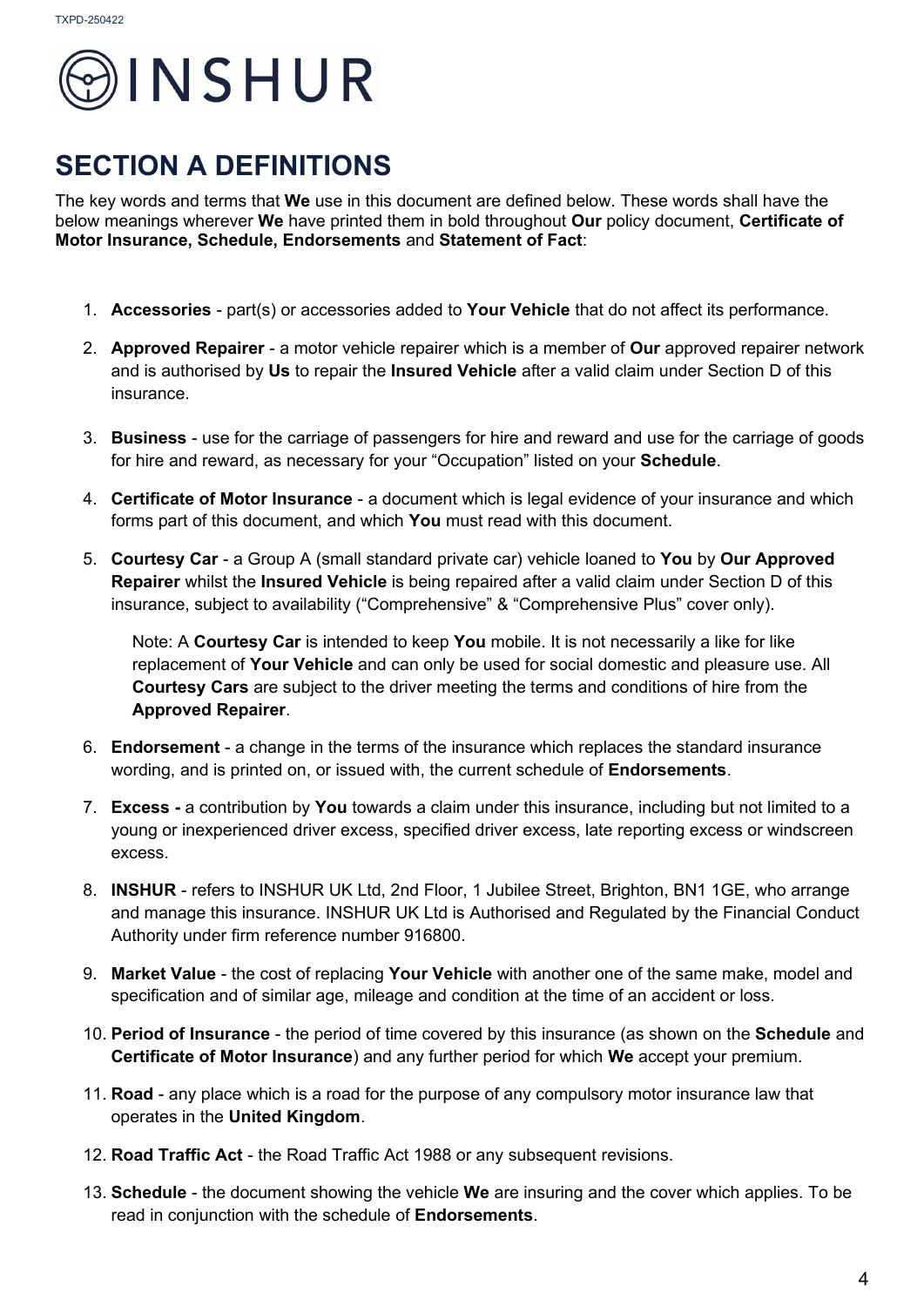

- 14. **Statement of Fact** the document titled 'Statement of Fact' setting out relevant details disclosed by **You**, as to your details, the details of any other driver, vehicle details and insurance history.
- 15. **Trailer** a trailer, semi-trailer or container used for carrying goods but which cannot be driven itself.
- 16. **United Kingdom** England, Scotland, Wales, Northern Ireland, the Isle of Man and the Channel Islands.
- 17. **We, Us, Our** means the insurer underwriting this policy; Wakam or **INSHUR** who arrange and manage this insurance policy on behalf of Wakam.
- 18. **You**  the person named under 'Policyholder details' on the **Schedule**, or as 'Policyholder' on the **Certificate of Motor Insurance**.
- 19. **Your Vehicle, Insured Vehicle** any vehicle shown on the **Schedule** or described on the current **Certificate of Motor Insurance** (and under Section C only, an attached caravan or **Trailer)**.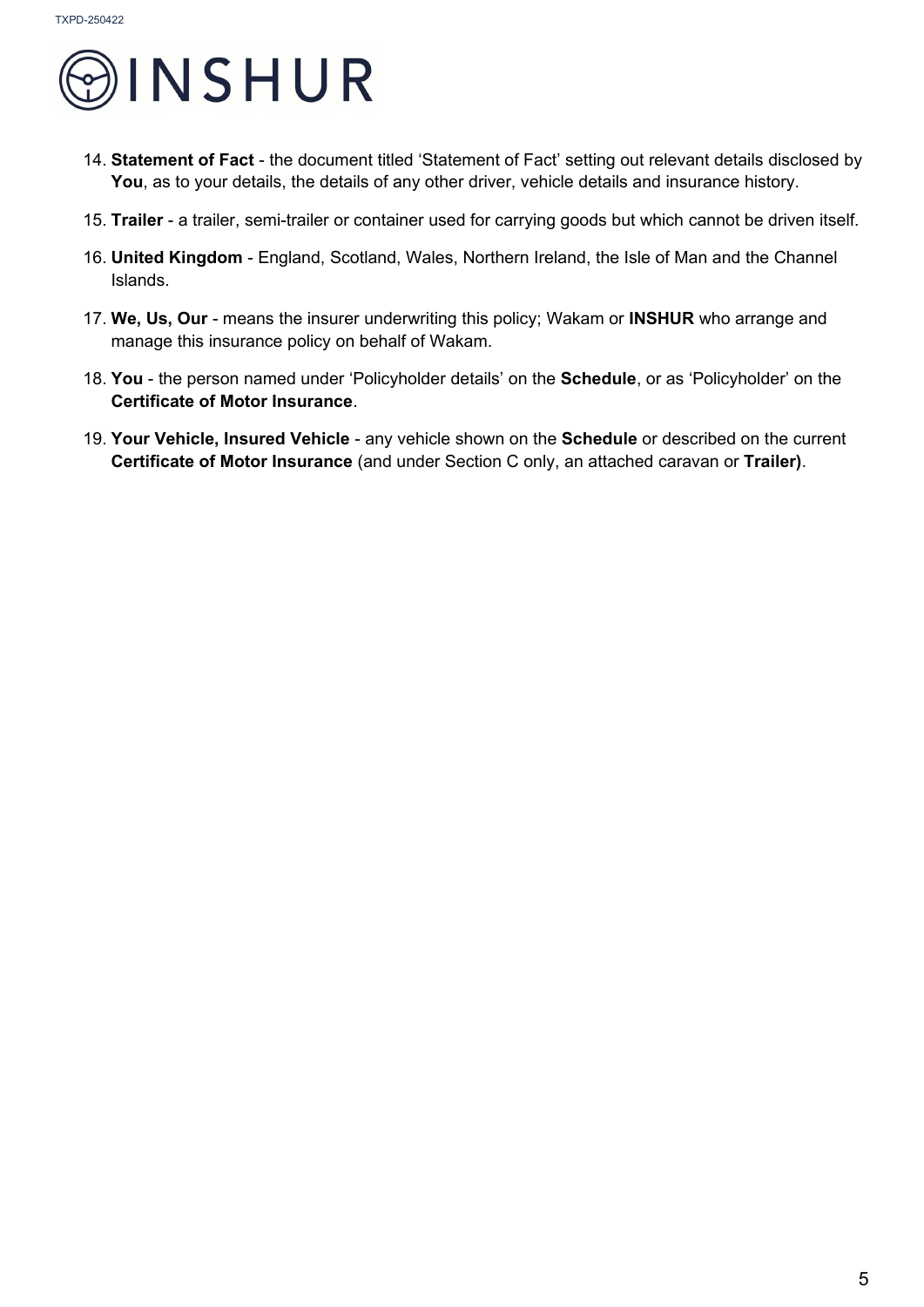### **[SECTION B - CLAIMS PROCESS](file:///../C:%5C%5CUsers%5C%5CMatthewBugler%5C%5CDesktop%5C%5CPolicy%20Wordings%5C%5CINSHUR%20wordings%5C%5CAmazon%20Flex%5C%5CDocs%20sent%20to%20Wakam%5C%5C09.03.2022%5C%5CClean%20copies%2011.03.22%5C%5C1.%20ukc-policy%20wording%20PAYF%20draft%2022nd%20Feb%202022%20%5BC&%3BC%2004.03.2022%5D%20INSHUR%2011%20Mar%202022.docx#_3rdcrjn)**

### **WHAT TO DO IF YOU NEED TO MAKE A CLAIM**  CALL 0808 169 9165

#### **B1 - Claims Steps**

Nobody likes having to make a claim. But by following these two simple steps **You** can make sure it goes smoothly:

- 1. **You** must tell **Us** about any potential claim within 24 hours of an incident occurring, or **You** may have to pay an additional **Excess** of £500.
- 2. Take photographs of any damage to the vehicles involved.
- 3. Call the claims and windscreen helpline 0808 169 9165
	- Call this number if **You** need to report an incident which may give rise to a claim, such as an accident, fire, theft or windscreen damage (if applicable).
	- **We** are open 24 hours a day, 365 days a year. **Our** expert staff will take down the details which **You** provide, and will help **You** get back on the **Road** as soon as possible.
- 4. If your claim is due to theft, attempted theft, malicious damage or vandalism, **You** must also notify the Police and obtain a crime reference number.

#### **B2 - Our Service to You**

**You** can count on **Us** for all this:

- A market-leading customer experience
- A specialist team to handle your claim
- A network of approved suppliers to get **You** back on the **Road** quickly
- Fraud prevention to keep your premiums low
- Positive handling of third-party claims to keep costs down
- Sophisticated tools to help claims go smoothly

#### **B3 - Repairing Your Vehicle**

If your insurance covers damage to **Your Vehicle**, **We** can talk **You** through the options for getting it repaired. **We** will take care of everything:

- 1. If **Your Vehicle** can not be driven **We** will arrange for roadside recovery.
- 2. **We** will collect the vehicle from **You** and deliver it back to **You** after the repairs have been completed.
- 3. Repairs will be carried out by a garage in **Our Approved Repairer** network, provided that's the best option for **You**
- 4. **You** will be provided with a **Courtesy Car,** subject to availability, to ensure **You** can keep mobile ("Comprehensive" & "Comprehensive Plus" cover only). The **Courtesy Car** can be used for social domestic and pleasure use only.
- 5. An expert claim handler will manage your claim for **You**
- 6. If **You** choose to use a repair centre which is not in **Our** list of **Approved Repairers**, the above benefits may not be available. Should your choice of repair centre result in additional costs, above that of **Our Approved Repairer, You** will be liable for up to £500 of any cost of repairs in addition to the **Excess You** are obliged to pay under the **Schedule.**

**We** want to get **You** back on the **Road** as soon as possible.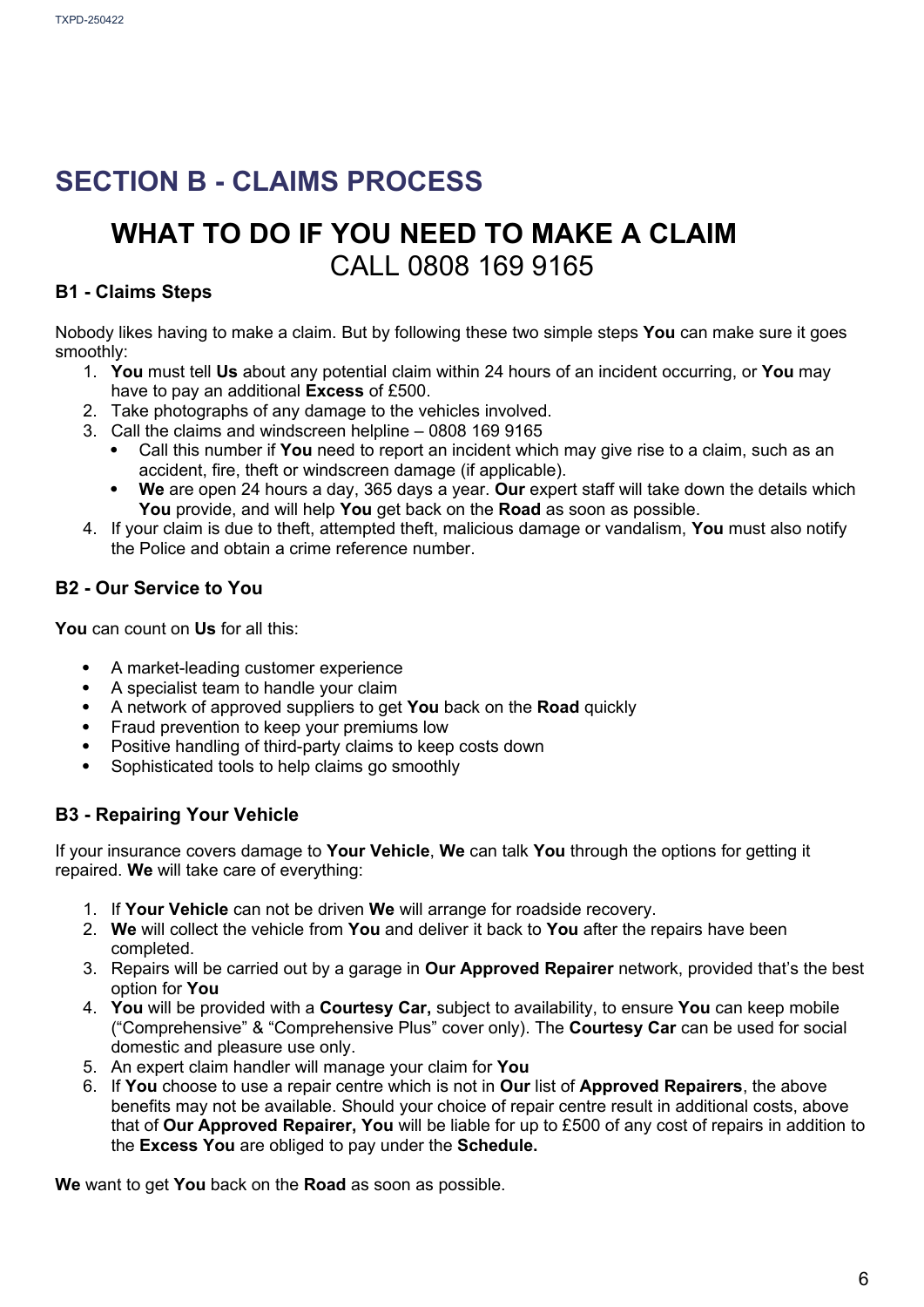#### **B4 - Keeping Your Vehicle safe**

Please make sure **Your Vehicle** is locked and the keys are in a safe place.

Your insurance won't cover loss of or damage to **Your Vehicle** by theft or attempted theft, or if it's been taken by an unauthorised person if:

- It was left unlocked;
- It was left with the keys (or any form of keyless entry / ignition control device) in or on it;
- It was left with the windows, roof panel or the roof of a convertible vehicle open; or
- **You** have not taken reasonable precautions to protect it.

#### **B5 - In the event of an incident that may give rise to a claim**

In the event of an accident involving another party, there are a few simple steps **You** can take to try to reduce the amount of any claim against **You,** and to protect yourself against fraudulent claims.

- 1. Report any incident to **Us** immediately on 0808 169 9165 in order to mitigate costs.
- 2. **You** must not admit liability or negotiate on any claim unless **You** have **Our** permission.
- 3. Make sure to take the other person's details, including:
	- a) Their name, address and contact number;
	- b) The registration number and make and model of their vehicle;
	- c) Note any pre-existing damage to either vehicle; and
	- d) Their insurer's name and policy number.
- 4. Take photos of:
	- a) Any damage to their vehicle;
	- b) Any damage to **Your Vehicle**;
	- c) Any damage to any property, street furniture or other object(s); and
	- d) The scene of the accident, as long as it's safe to do so.
- 5. Make a note of:
	- a) Any injuries to anyone involved;
	- b) The number of passengers in the other vehicle;
	- c) The number of passengers in **Your Vehicle**;
	- d) The name, address and contact number of any witnesses;
	- e) Whether any ambulance or other emergency services attended the scene of the accident;
	- f) The name and number of any police officer who attends the scene of the accident;
	- g) Any unusual behaviour from the other person and the direction they take when they leave the scene of the accident.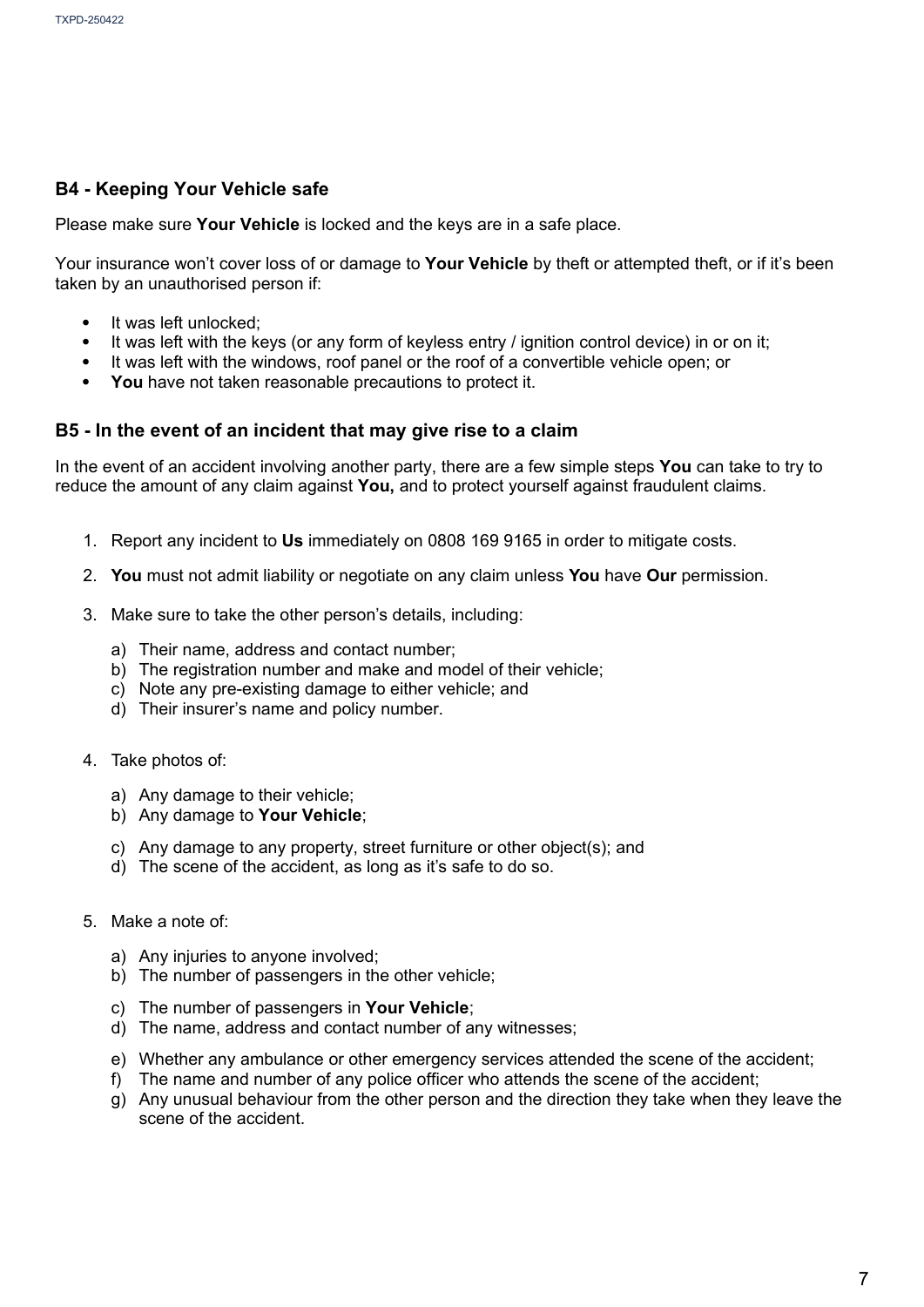### **SECTION C - LIABILITY TO OTHERS**

#### **C1 - Driving Your Vehicle**

**We** will provide insurance for any claim made against **You** arising from an accident that occurs while **You** are driving, using or in charge of **Your Vehicle** in the course of the **Business**; or while **You** are loading or unloading it in the course of the **Business**, to the extent required under the **Road Traffic Act**.

- **We** will insure **You** for all amounts **You** may legally have to pay for causing death or injury to other people.
- The most **We** will pay for property damage is £20,000,000 for any claim or claims arising out of one incident.
- At **Our** discretion, **We** will pay up to £5,000,000 for any costs and expenses (including legal) arising out of a claim or claims arising from one incident.
- If there is a property-damage claim made against more than one person covered by this insurance, **We** will first deal with any claim made against **You.**

#### **C2 - Other people getting into or out of Your Vehicle**

**We** will provide insurance for any claim made against **You** arising from an accident that occurs whilst a passenger is getting into or out of **Your Vehicle** or whilst the passenger is loading or unloading **Your Vehicle** in the course of the **Business,** to the extent required under the **Road Traffic Act**.

#### **C3 - Legal costs**

In respect of any event which is covered under this Section, following **Our** written agreement, **We** will arrange and pay your legal fees and expenses for defending legal proceedings, including appeals.

**We** will not cover or reimburse any fines, penalties or compensation rewards imposed on **You** or the cost of implementing any remedial order or publicity order intended to punish your wrongdoing.

**We** will not provide this cover:

- Unless the proceedings relate to an actual or alleged act, failure to act or accident that happens during the **Period of Insurance** within the **United Kingdom** and in connection with your **Business;**
- Unless the proceedings relate to an actual or alleged act, failure to act or accident arising from **You**, or a person on your behalf using, or **You** having or owning, a motor vehicle or **Trailer** where compulsory insurance or security is required by the **Road Traffic Act**;
- For any proceedings which result from a deliberate act or failure to act by **You**; or
- Where cover is provided by any other policy.

#### **C4 - Emergency medical treatment**

**We** will insure **You** for all amounts **You** may legally have to pay for emergency medical treatment that is needed after an accident involving any vehicle which this insurance covers, to the extent required by the **Road Traffic Act**.

This cover only applies in the **United Kingdom** and where **We** must provide it under the **Road Traffic Act.**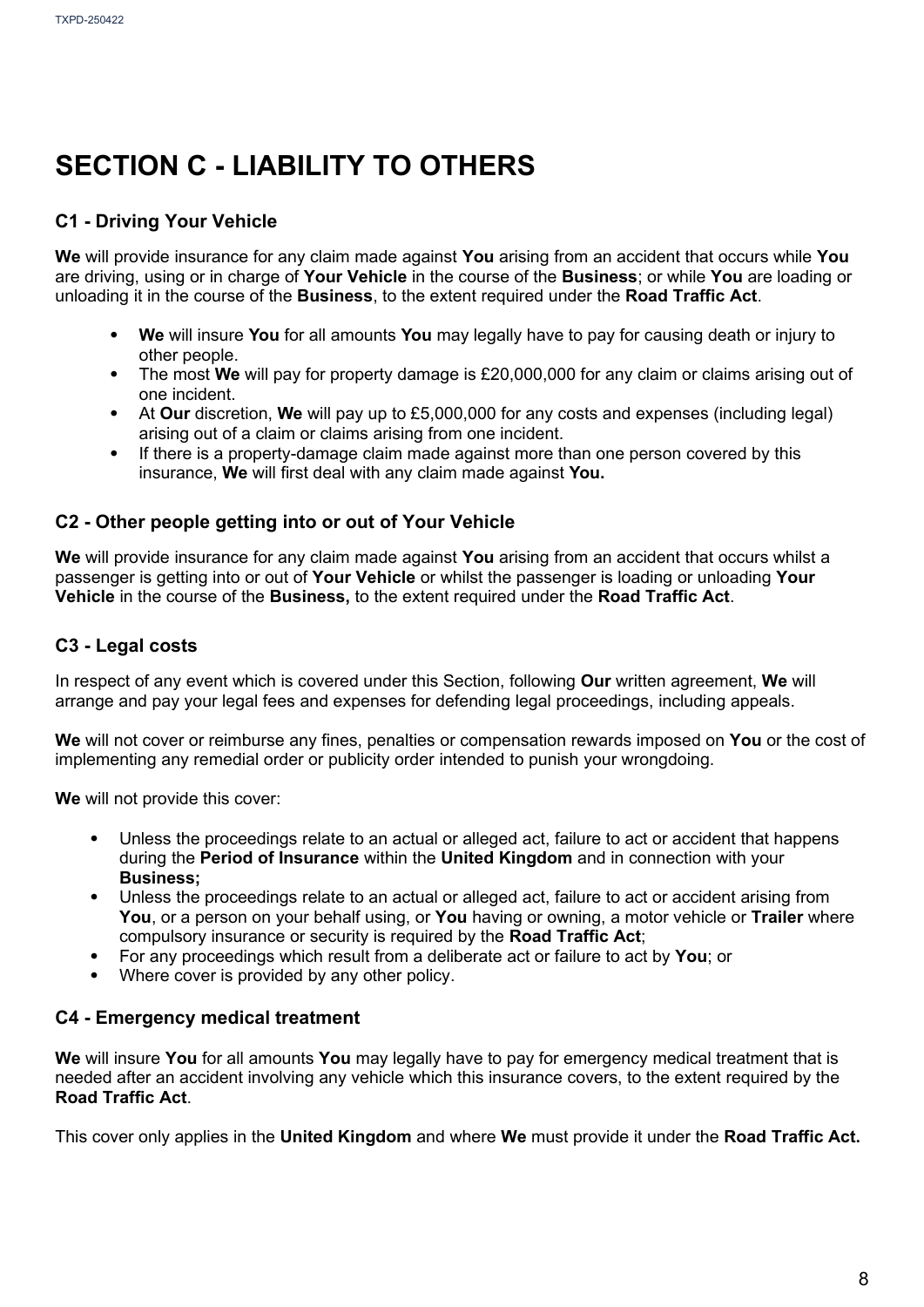### **EXCEPTIONS TO SECTION C**

This section of your insurance does not cover the following:

- 1. Anyone who can claim for the same loss under any other insurance policy;
- 2. Loss of or damage to property belonging to (or in the care of) anyone **We** insure and who is making a claim under this part of the insurance;
- 3. Death of or bodily injury to any person arising out of and in the course of their employment by the policyholder or by any other person claiming under this insurance. This does not apply if **We** need to provide cover due to the requirements of relevant laws;
- 4. Except to the minimum extent required by the **Road Traffic Act**, any legal responsibility for claims for death, injury, illness, loss or damage to property arising directly or indirectly from pollution or contamination unless caused by a sudden identifiable unintended and unexpected event.

This exception:

- Relates to contamination or pollution caused directly or indirectly by any substance, liquid, vapour or gas leaking or being released; and
- Includes contamination or pollution of any building or other structure, water, land or the air.

We will not pay for claims arising directly or indirectly from contamination or pollution if it is caused by any substance, liquid, vapour or gas being deliberately released or leaks caused by the failure to maintain or repair **Your Vehicle**, or any part of it.

5. Fines, penalties or compensation rewards imposed on **You** or the cost of implementing any remedial order or publicity order intended to punish your wrongdoing;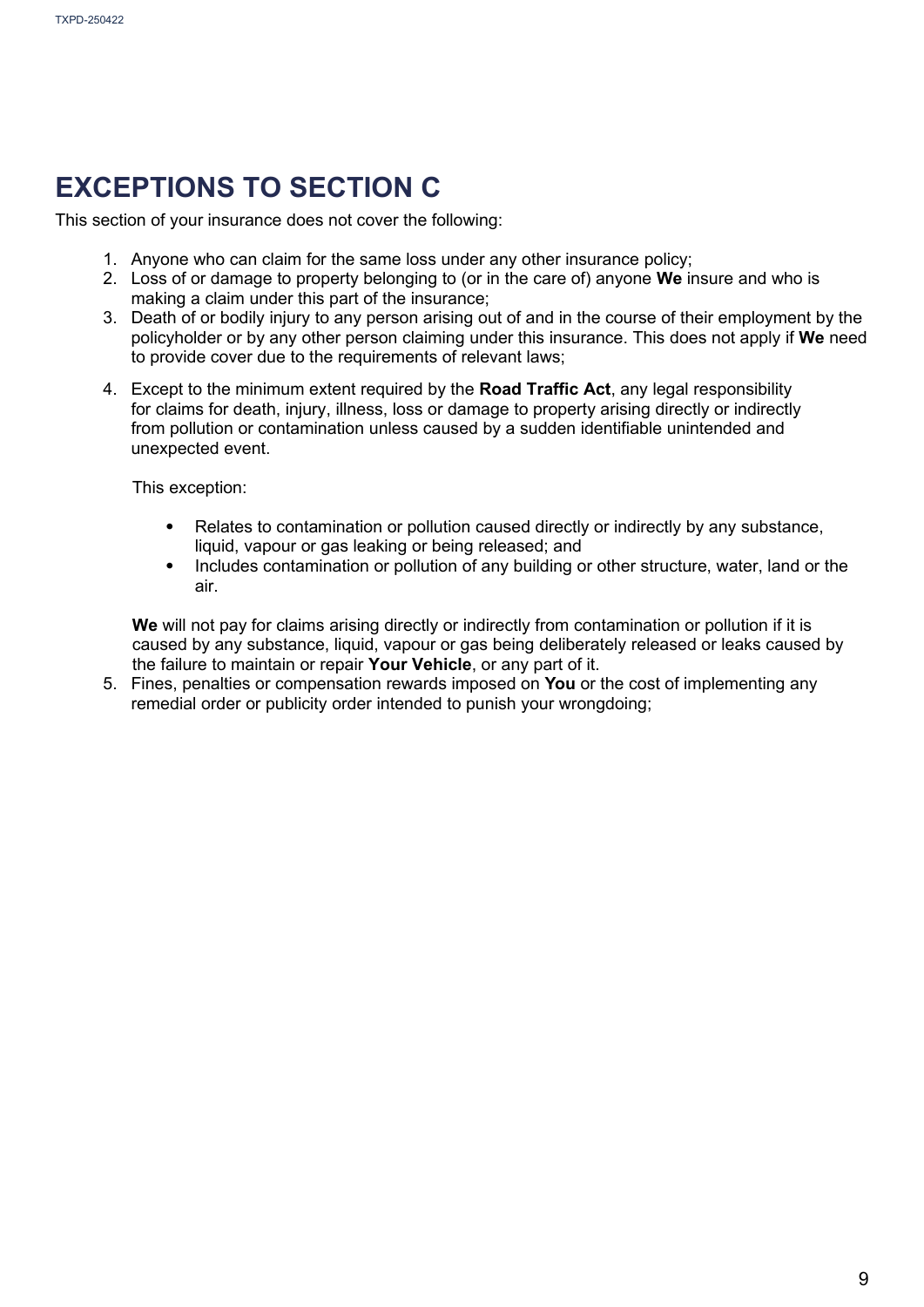### **SECTION D - LOSS OF OR DAMAGE TO YOUR VEHICLE**

#### **D1 - Your Cover**

This cover only applies if your **Schedule** indicates **You** have "Comprehensive" or "Comprehensive Plus" cover; and only applies to **Your Vehicle**.

**We** will insure **Your Vehicle** against loss or damage (less any **Excess** that applies) caused by:

- Accidental or malicious damage, flood damage or vandalism;
- Fire, lightning, self-ignition and explosion; or
- Theft or attempted theft, or taking **Your Vehicle** away without your permission.

This cover is only provided if the incident giving rise to the loss or damage occurs while **You** are driving, using or in charge of **Your Vehicle** in the course of the **Business** or while **You** are loading or unloading it in the course of the **Business**.

For a claim under this section **We** will, at **Our** absolute discretion, either:

- Pay for the damage to be repaired;
- Pay an amount of cash to replace the lost or damaged item; or
- Replace the lost or damaged item.

#### **D2 - Limits to your cover**

- 1. The most **We** will pay will be either:
	- a. The **Market Value** of **Your Vehicle** as determined by **Us**, immediately before the loss, and not exceeding the value shown on the latest purchase receipt(s) for the vehicle**;** or
	- b. The amount it would cost **Us** to repair **Your Vehicle** at **Our Approved Repairer** or as otherwise agreed by **Our** appointed engineer, whichever is less.
- 2. **We** will not pay the cost of any repair or replacement which improves **Your Vehicle** or **Accessories** to a better condition than they were in before the loss or damage. If this happens, **You** must make a contribution towards the cost of repair or replacement.
- 3. **We** will not pay the VAT element of any claim if **You** are registered for VAT.

#### **D3 - Excesses**

If an **Excess** is shown on your **Schedule, You** have agreed to pay that amount for each incident of loss or damage; and each additional **Excess** below (if applicable):.

- If **You** do not report an accident within 24 hours of it occurring, **You** will be liable for an additional **Excess** of £500.
- If **You** choose to use a non-approved repairer, **You** will have to pay an additional **Excess** amount of up to £500. This is on top of any other **Excess** that **You** may have to pay.
- If **Your Vehicle** is damaged while a young and/or new driver, in accordance with the age and inexperience ranges detailed below (including yourself) is driving, **You** will have to pay the first amount of any claim as shown below. This is on top of any other **Excesses** that **You** may have to pay.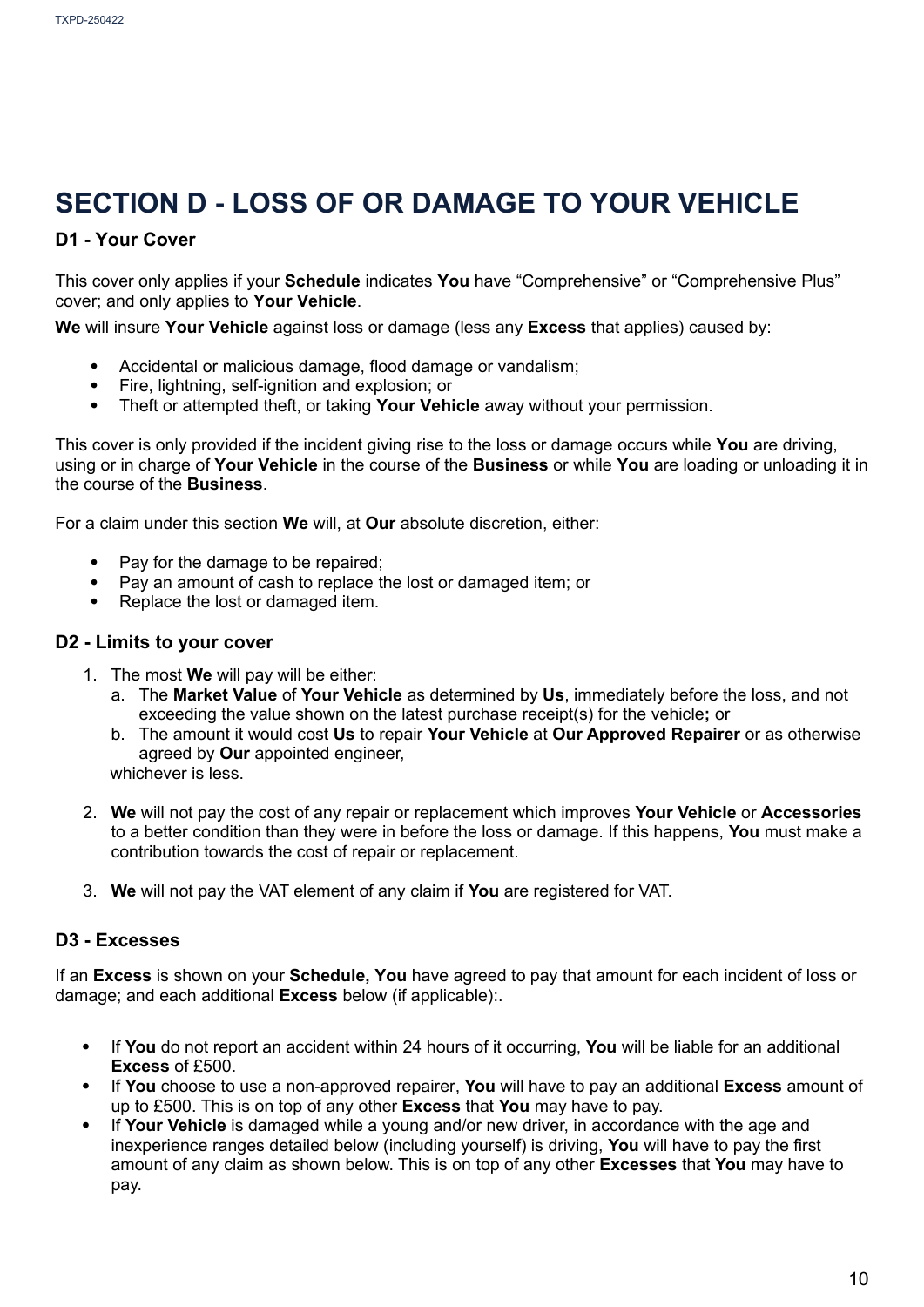| <b>Drivers</b>                                                                                           | Amount |
|----------------------------------------------------------------------------------------------------------|--------|
| Aged 23 to 25 years                                                                                      | £150   |
| Who have not held, for 12 months or more, a full driving licence issued in the<br><b>United Kingdom.</b> | £150   |

These young and new driver **Excesses** do not apply if the loss or damage is caused by fire or theft.

If more than one vehicle is insured on your policy and they are involved in the same incident, the **Excess**  shown on your **Schedule** will apply to each vehicle separately.

#### **D4 - Windscreen cover ("Comprehensive" & "Comprehensive Plus" cover only)**

**Our** windscreen helpline number is 0808 169 9165.

You may claim for damage to **Your Vehicle**'s windscreen or windows and for any bodywork scratched by broken glass from the window or windscreen. This benefit does not apply to damaged sunroofs, panoramic roofs, roof panels, lights or reflectors whether glass or plastic.

The following **Excesses** apply to a windscreen claim, however there is no limit on the cost of the windscreen<sup>.</sup>

- If your windscreen is replaced by **Our Approved Repairer, You** must pay the first £100 of any claim
- If your windscreen is repaired by **Ou**r **Approved Repairer**, **You** must pay the first £25 of any claim
- If your windscreen is repaired or replaced by any other company, **You** must pay the first £150 of any claim

If the only claim **You** make is for broken glass in **Your Vehicle's** windscreen or window, including bodywork scratched by the breakage, it will not affect your no claim bonus (up to 3 windscreen claims in the **Period of Insurance**).

#### **D5 - Recovery and redelivery**

After any claim under this section **We** will pay the cost of moving **Your Vehicle** from the place where the damage happened to the premises of the nearest **Approved Repairer** or a repairer/location of your choice as long as it is within a similar distance. **We** will also pay the cost of delivering **Your Vehicle** back to **You** in the **United Kingdom** after repair.

Do not try to move **Your Vehicle** yourself if this could increase the damage. If unnecessary damage is caused as a result of your attempts to move **Your Vehicle**, **We** will not pay any extra cost arising from that damage.

All arrangements for storage of a damaged vehicle must be agreed by **Us**. If **You** arrange storage without **Our** prior knowledge and consent **We** will not pay any extra cost arising from that arrangement where this is greater than the cost **We** negotiate with **Our Approved Repairer**.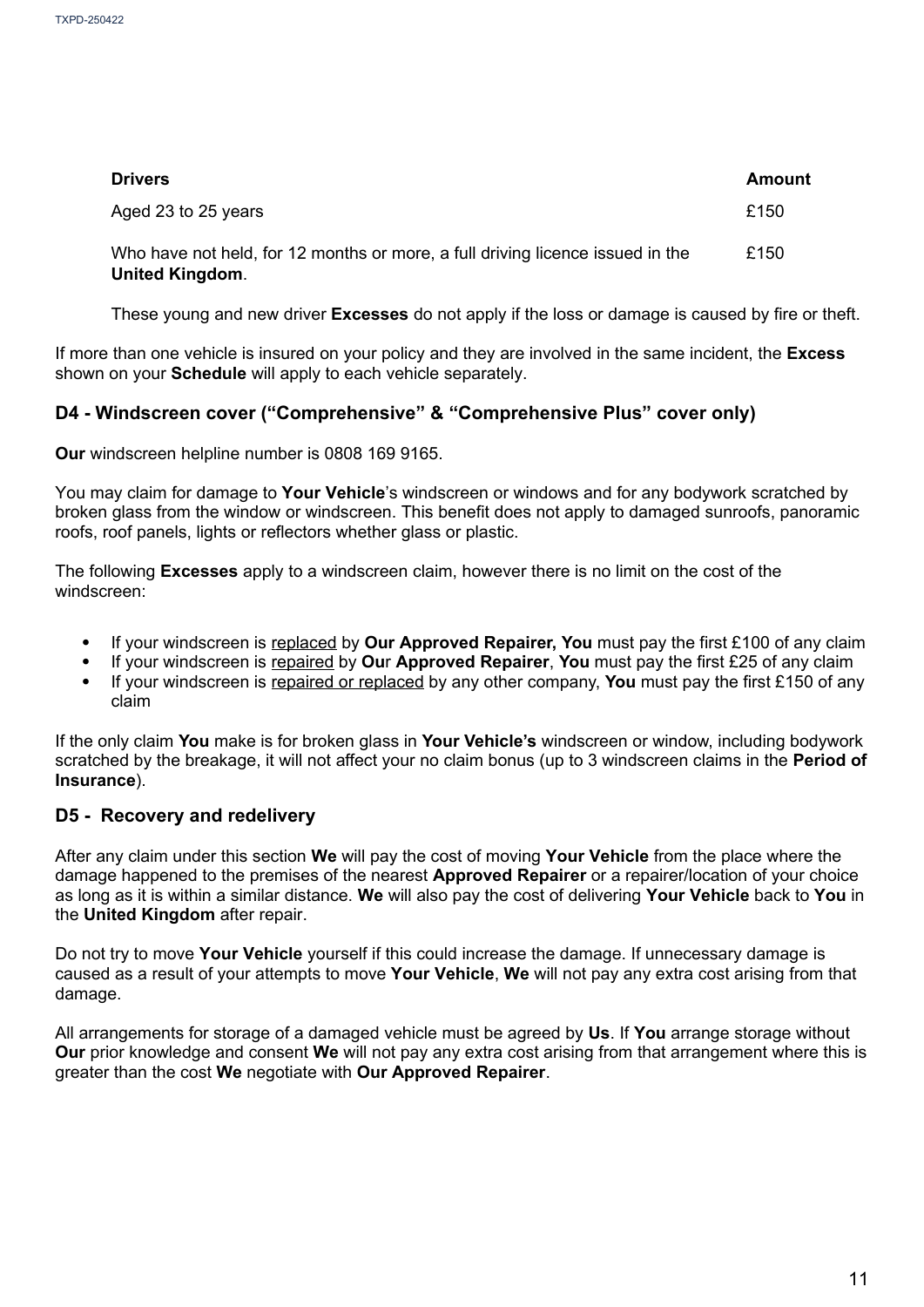#### **D6 - Repairs**

If **Your Vehicle** is damaged in any way which is covered by this insurance, **You** should contact **Us**  immediately. **We** can, if **You** wish, organise for **Our Approved Repairers** to repair **Your Vehicle.**

#### Where using **Our Approved Repairer** for the repair of **Your Vehicle Ou**r **Approved Repairer** will:

- a. Guarantee the repairs for a minimum of 5 years;
- b. Endeavour to use original equipment manufacturer (OEM) parts/equipment where feasible; and
- c. Subject to availability, supply **You** with a **Courtesy Car** for the duration of the vehicle repair.

If **Your Vehicle** cannot be driven safely, **You** should allow **Us** the opportunity of moving it to the premises of an **Approved Repairer** or a repairer of your choice if previously agreed by **Us.**

If repairs are completed without **Our** prior knowledge and consent this may affect the amount **We** pay in final settlement of your. In all circumstances, any party handling repairs to an **Insured Vehicle** should retain for **Our** inspection:

- full cost estimates:
- all damaged parts; and
- images of the damaged areas of the **Insured Vehicle**.

If **You** fail to provide all requested information, documentation and evidence of claim damage, **We** reserve the right not to pay for damages under this Section.

If **You** choose to not use **Our Approved Repairer**, **We** will not:

- Be responsible for any delays incurred by the repairer
- Provide a **Courtesy Car**
- Guarantee the repairs

If **You** choose to use a non-aproved repairer, **You** will have to pay an additional **Excess** amount of up to £500. This is on top of any other **Excess** that **You** may have to pay.

If **We** cannot reach an agreement on costs with the non-approved repairer, **We** may arrange for **Your Vehicle** to go to a repairer **We** choose, the cost of such relocation may be invoiced to and paid by **You**.

It is not **Our** policy to use recycled or non-original parts and equipment when repairing **Your Vehicle**, although on occasion it may be necessary. If non-original parts are used, they will be guaranteed for at least the same length of time as the original manufacturer guarantees the equivalent parts.

#### **D7 - Courtesy Car ("Comprehensive" & "Comprehensive Plus" cover only)**

If **You** make a claim under this section and **You** choose to use **Our Approved Repairers**, **You** will be provided with a **Courtesy Car**, subject to availability, for the duration of the repairs.

If **Your Vehicle** is classed as immobile (unable to be moved), **We** aim to provide **You** with a **Courtesy Car**, subject to availability, within 24 hours of the claim being reported.

The vehicle provided is intended to keep **You** mobile and will not necessarily be a like-for-like replacement of **Your Vehicle**. **You** will be provided with either a small, standard private car or small car-derived van. The **Courtesy Car** can only be used for social domestic and pleasure use only.

All **Courtesy Cars** are subject to availability and to the driver meeting the terms and conditions of hire from the **Approved Repairer**. If **Your Vehicle** is a total loss **You** will not be offered a **Courtesy Car**.

#### **D8 - Total loss**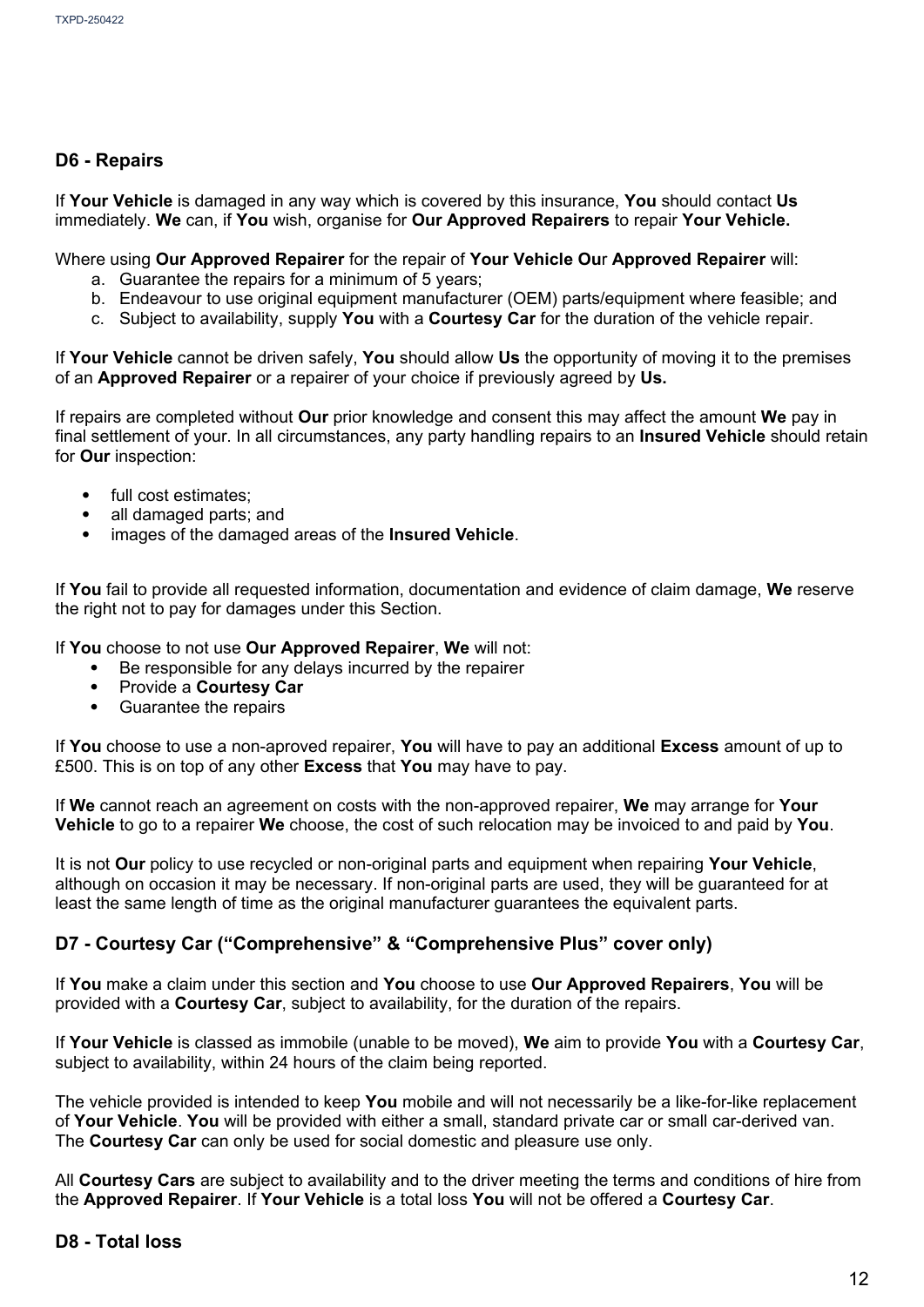When deciding whether **Your Vehicle** is a total loss, **We** use the Association of British Insurers (ABI) Code of Practice for the Disposal of Motor Vehicle Salvage.

**We** alone will determine:

- When an **Insured Vehicle** is deemed a total loss:
- The **Market Value** of the **Insured Vehicle**; and where applicable
- Any salvage value of that **Insured Vehicle**.

In the event that **We** deem **Your Vehicle** a total loss, due to it being uneconomical to repair or subject to an unrecovered theft **We** will offer an amount in settlement of the claim. The insurance cover for that **Insured Vehicle** will end when **You** accept that offer.

**You** will not receive a refund of premium if your insurance ends due to the total loss of **Your Vehicle.**

If your insurance covers more than one vehicle, cover will remain in force for any vehicles that have not been declared a total loss.

If the **Insured Vehicle** is owned by someone else, **We** will discuss the valuation and payments directly with the vehicle owner rather than with **You.**

When **We** determine the value of the **Insured Vehicle**, **We** will take into account any discount on the manufacturer's recommended retail price received at the point of purchase.

**Our** offer will not exceed the value shown on the latest purchase receipt for the **Insured Vehicle**.

Once **We** have made a payment the **Insured Vehicle** becomes **Our** property unless **We** agree otherwise.

If **We** ask, **You** must send **Us Your Vehicle** registration document (V5C), MOT certificate (if applicable), the purchase receipt for the vehicle, all keys and any other relevant documentation before **We** agree to settle the claim.

#### **D9 - Vehicles subject to a finance agreement.**

If **We** determine the **Market Value** of the **Insured Vehicle** is equal to or greater than the amount owed to the finance company, **We** will pay the finance company first and then settle the balance with the legal owner of the **Insured Vehicle**.

If **We** determine the **Market Value** of the **Insured Vehicle** is less than the amount owed to the finance company, **We** will pay the finance company the **Market Value** of the **Insured Vehicle**. **You** may be required by the finance company to pay them the balance, subject to the terms of your agreement with them.

#### **D10 - Vehicles subject to a lease / hire agreement – No legal right to title.**

If **We** determine the **Market Value** of the **Insured Vehicle** is greater than the amount owed to the lease / hire company, **We** will pay them only the amount of the outstanding finance, which will settle the claim in full.

If **We** determine the **Market Value** of the **Insured Vehicle** is less than the amount owed, the amount **We**  pay to the lease / hire company will settle the claim, and **You** may be required by the lease / hire company to pay them the balance, subject to the terms of your agreement with them.

#### **D11 - Vehicles subject to a lease / hire agreement – Legal right to title or proceeds of sale.**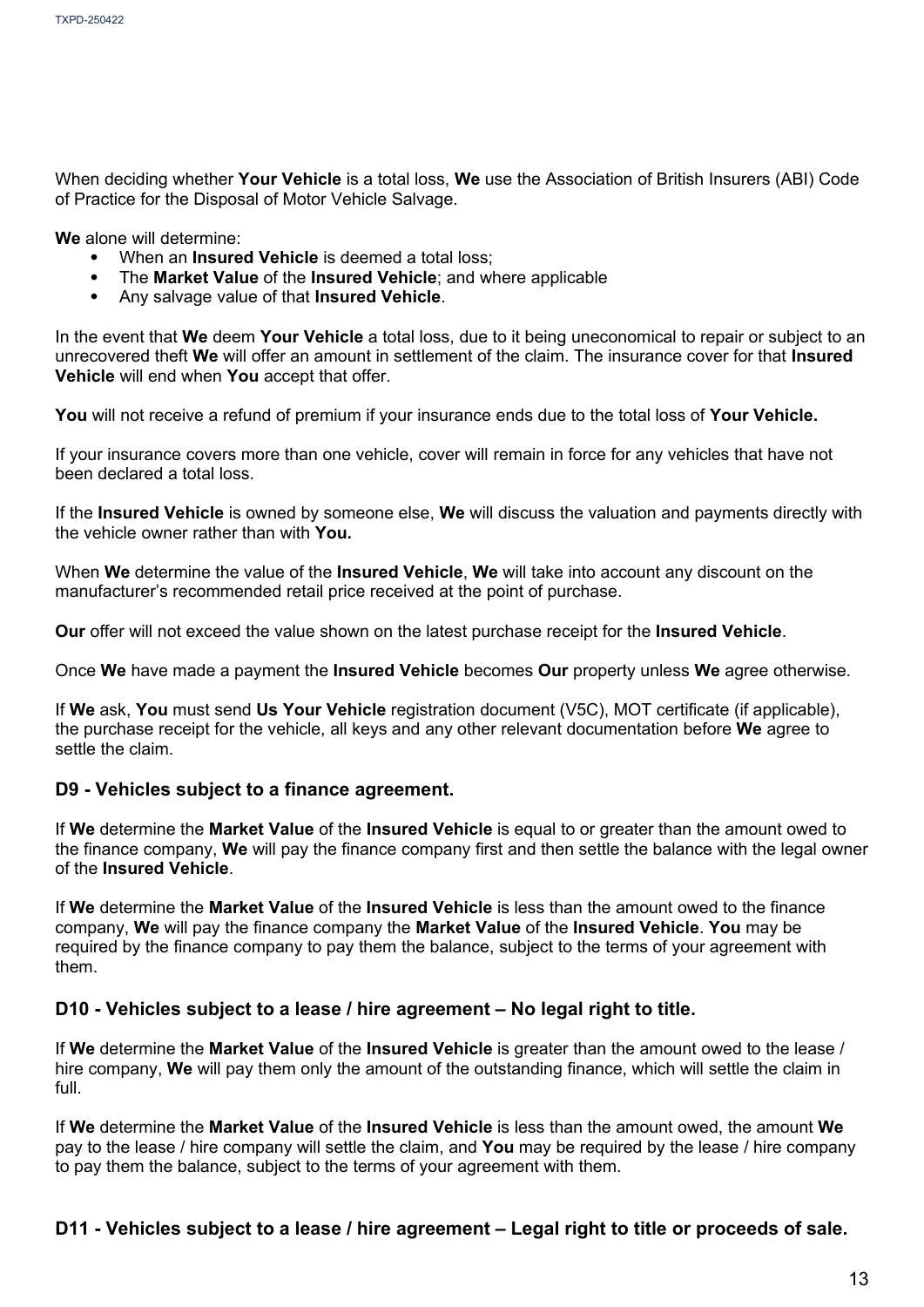**We** will pay the lease / hire company the **Market Value** of the vehicle, which will settle the claim in full. Any transfer of legal title or distribution of the proceeds of the vehicle should be taken up directly with the lease / hire company in line with the specific terms of your agreement.

#### **D12 - Salvage**

At the point of payment the vehicle will become **Our** property unless **We** agree otherwise.

Where applicable, **Your Vehicle** will have a salvage category placed upon it, in line with the ABI Code of Practice.

Only vehicles deemed eligible to go back on the **Road** can be considered for retention of the salvage. If retention is granted to **You**, the value of the salvage, as determined by **Us,** will be deducted from the settlement payment.

If **Your Vehicle** has been subject to an insurance write off (total loss), **You** must be able to evidence the vehicle has been restored to a roadworthy condition.

In the event of the **Insured Vehicle** being subject to another claim, **We** will require documentary evidence of repairs and other documentation as **We** may require, to evidence, and to satisfy **Us,** that the **Insured Vehicle** has been maintained in a roadworthy condition, otherwise the claim may be affected.

#### **D13 - Audio, visual, communication, guidance or tracking equipment**

The cover provided by this policy includes loss of, or damage to, permanently fitted audio, visual, communication, guidance or tracking equipment that formed part of **Your Vehicle** when it was originally made.

**We** will pay up to £500 for any permanently fitted equipment that was not part of **Your Vehicle** when it was originally made.

Any claim for audio, visual, communication, guidance or tracking equipment is subject to the policy **Excess** shown on your **Schedule**.

### **EXCEPTIONS TO SECTION D**

This Section of your insurance does not cover the following:

- 1. The amount of any **Excess** shown on your **Schedule**.
- 2. Loss of or damage to any goods being carried in the **Insured Vehicle.**
- 3. Any amount as compensation for **You** not being able to use **Your Vehicle** (including the cost of hiring another vehicle).
- 4. Wear and tear.
- 5. Failures, breakdowns or breakages of mechanical, electrical, electronic or computer equipment.
- 6. **Your Vehicle**'s value reducing, including loss of value as a result of damage, whether the damage is repaired or not.
- 7. Repairs or replacements which improve the condition of **Your Vehicle**.
- 8. Damage to tyres, unless caused by an accident to **Your Vehicle**.
- 9. Damage due to liquid freezing in the cooling system, unless **You** have taken reasonable precautions as laid down by the vehicle manufacturer's instructions.
- 10. Loss of or damage to **Accessories** unless they are permanently attached to **Your Vehicle.**
- 11. Any amount over the last-known list price of any part or accessory or the cost of fitting any part or accessory if the vehicle manufacturer or its agent cannot supply it from stock held in the **United**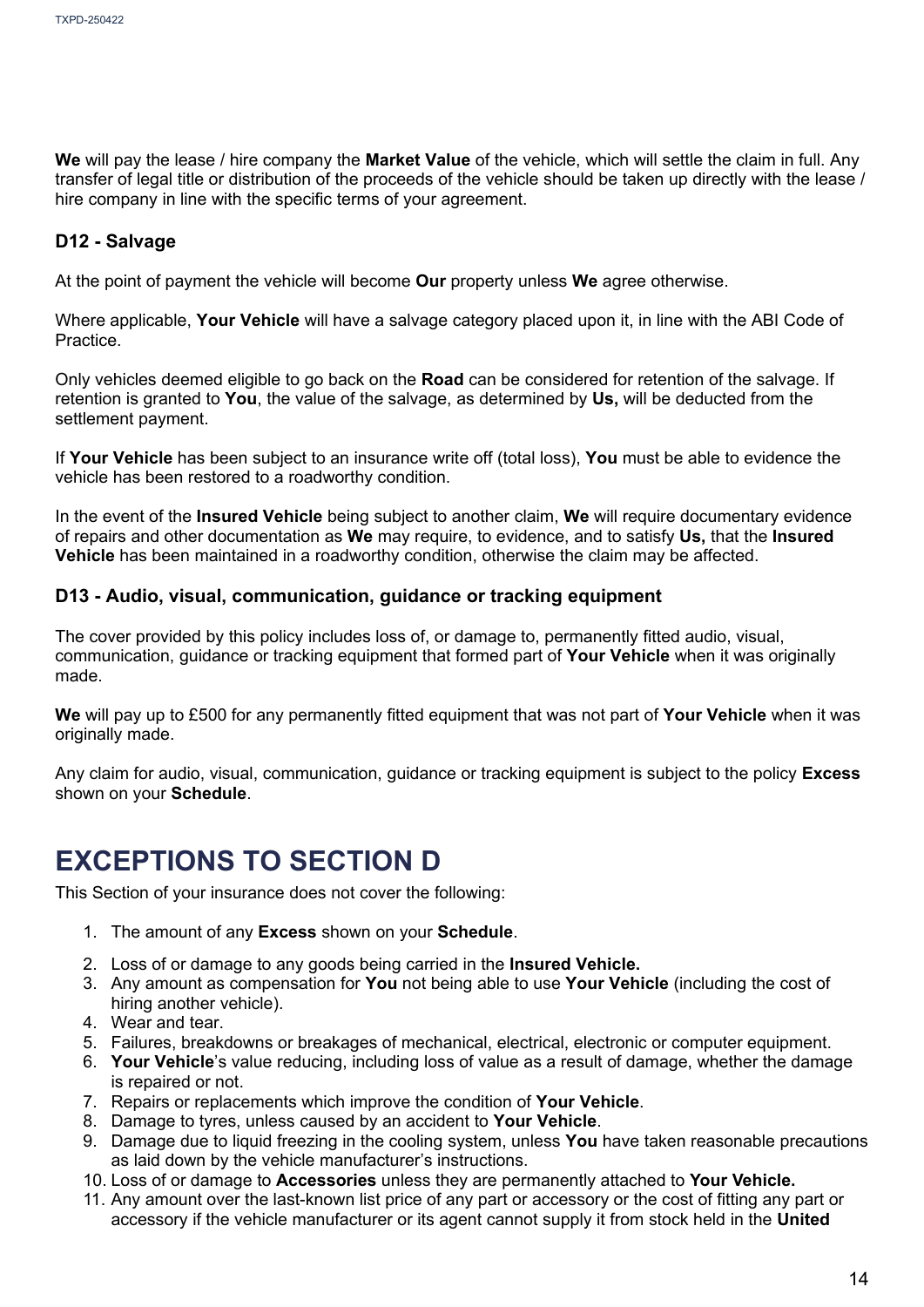**Kingdom.** This exception does not apply where any applicable part or accessory is no longer commercially available from the vehicle manufacturer or their agents in the **United Kingdom**.

- 12. Loss of or damage to **Your Vehicle** as a result of deception.
- 13. Loss resulting from **Your Vehicle** being repossessed and returned to its rightful owner.
- 14. Loss of or damage to **Your Vehicle** by theft or attempted theft or an unauthorised person taking and driving it if:
	- a) It has been left unlocked; or
	- b) It has been left with the keys (or any form of keyless entry / ignition control device) in it or on it; or
	- c) It has been left with the windows, roof panel or the roof of a convertible vehicle open; or
	- d) **You** have not taken reasonable precautions to protect it.
- 15. Loss of or damage to **Your Vehicle** resulting from a member of your immediate family, or a person living or visiting your home, taking **Your Vehicle** without your permission, unless that person is convicted of theft.
- 16. Loss of or damage to **Your Vehicle** caused by an inappropriate type or grade of fuel being used.
- 17. Loss of fuel.
- 18. Loss or damage due to confiscation, requisition or destruction by or under the order of any government, public or local authority.
- 19. Loss or damage to a **Trailer** or property inside or attached to a **Trailer.**
- 20. Loss of or damage to personal belongings.
- 21. Loss or damage to **Your Vehicle** whilst it is being used as a tool of trade except insofar as to meet the requirements of the **Road Traffic Act**.
- 22. Loss of or damage to **Your Vehicle** if there are any non-standard or non-manufacturer modifications unless the modifications have been declared to and approved by **Us**.

### **SECTION E – FOREIGN USE**

**We** will provide the minimum insurance needed by the relevant law to allow **You** to use **Your Vehicle**:

- in any country which is a member of the European Union other than Cyprus and Malta; and
- in any other countries which have made arrangements to meet the insurance conditions of, and are approved by, the Commission of the European Union.

**We** will provide the minimum cover required when **You** visit any country which is a member of the European Union, Andorra, Iceland, Norway, Serbia or Switzerland (including Liechtenstein). There is no limit on the number of trips **You** make in any **Period of Insurance** but each trip must be for no more than 30 days.

This cover only applies:

- If Your visit to these countries is temporary and Your permanent home is in the **United Kingdom**; and
- For social, domestic and pleasure purposes. **You** are not insured to take a customer/paying passenger to a location outside of the **United Kingdom**
- If **You** are in possession of a Green Card which **You** must request from **Us** 2 weeks before your planned travel to the countries mentioned above.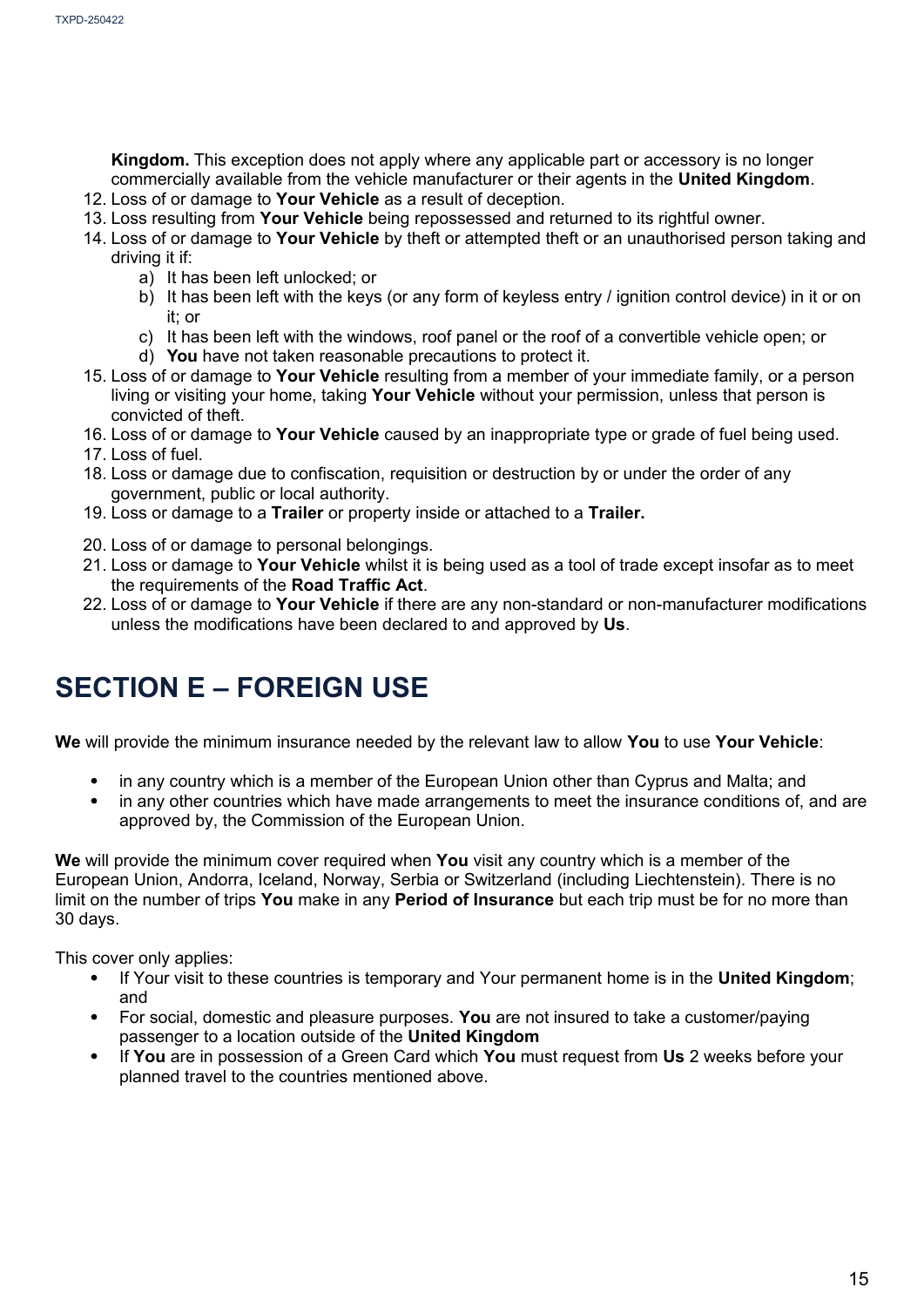### **SECTION F - LOSS OF KEYS AND LOCK REPLACEMENT**

**We** will pay up to £400 if the keys for **Your Vehicle** are lost or stolen and have not been recovered. **We** will pay the cost of replacing the entry key and transponders, ignition and steering locks that can be opened or operated with the lost items. This applies as long as **You** let the police know about the loss as soon as it is discovered.

**You** will not have to pay an **Excess** for any claim under this section and it will not affect your no claim bonus.

### **SECTION G - PUBLIC LIABILITY COVER ("Comprehensive Plus" cover only)**

**We** will insure **You** and any other insured person in respect of amounts **You** may be liable to pay for accidents occurring in connection with your **Business**.

This extension does not cover liability for:

- accidents caused by a motor vehicle owned, leased, hired, borrowed or operated on behalf of **You**  or the insured person;
- accidents occurring in, on, or about your **Business** premises.

The most **We** will pay under this extension is £5,000,000

### **EXCEPTIONS TO SECTION G**

This section of your insurance does not cover the following:

- 1. Claims occurring prior to or after the **Period of Insurance** shown in your **Schedule**.
- 2. Claims for Employer's Liability, Professional Indemnity, Directors and Officers Liability or Products Liability whether there is another policy in force for these covers or not.
- 3. Claims for pure financial loss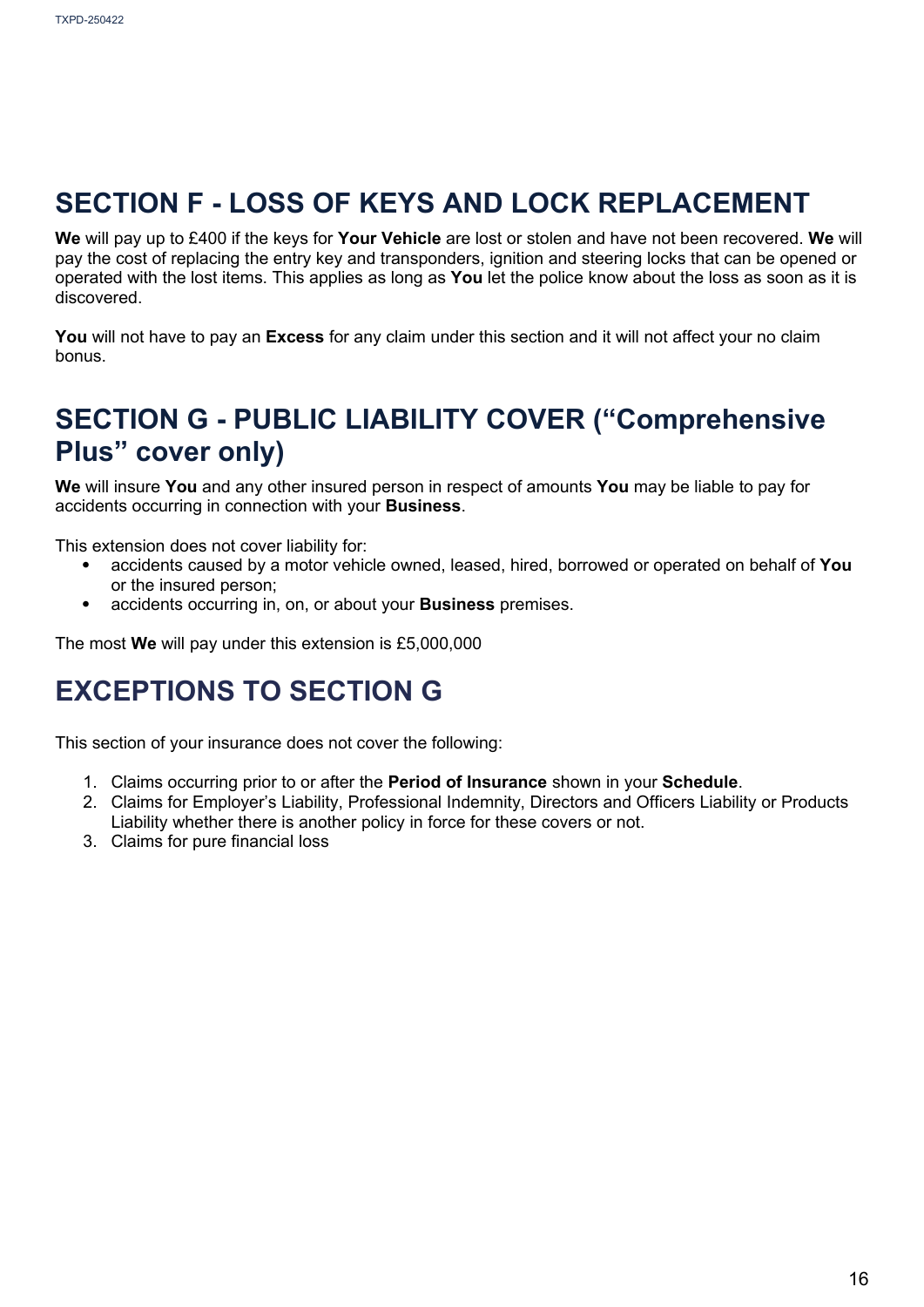### **SECTION H – NO CLAIM BONUS**

#### **Annual Policies**

For each claim during a single **Period of Insurance**, the No Claim Bonus available at renewal will be reduced in accordance with **Our** current step-back procedure scale.

If more than one vehicle is covered by this insurance, **We** will assess the No Claim Bonus as if each vehicle was insured separately.

Providing there have been no prejudicial claim(s) in the current **Period of Insurance**; **We** will give **You** a further years' No Claim Bonus discount, as long as the insurance has been in force for 12 consecutive months.

The price of your insurance policy may increase following an accident even if **You** were not at fault. **You**  cannot transfer your No Claim Bonus to another person.

Claims which do not affect your No Claim Bonus:

- Payments made for windscreen damage (up to 3 in the **Period of Insurance**)
- Payments for emergency treatment fees
- Claims which are not your fault where **We** have recovered all of **Our** outlay
- Payments made for loss of keys and lock replacement

An example of what would happen if **You** made a claim within the **Period of Insurance** is as follows:

| Number of years' No Claim<br>Bonus at the start of the | No Claim Bonus at next renewal |                                   |                                            |  |
|--------------------------------------------------------|--------------------------------|-----------------------------------|--------------------------------------------|--|
| policy (without protected<br>NCD)                      | No claim bonus                 | One claim in one policy<br>period | Two or more claims in<br>one policy period |  |
| 0                                                      |                                | 0                                 | $\Omega$                                   |  |
|                                                        | 2                              | ი                                 | ი                                          |  |
| $\overline{2}$                                         | 3                              | ი                                 | ი                                          |  |
| 3                                                      | 4                              |                                   | O                                          |  |
| 4                                                      | 5                              | $\overline{2}$                    | O                                          |  |
| 5                                                      | 6                              | 3                                 | ∩                                          |  |
| 6                                                      | 7                              | 3                                 | $\Omega$                                   |  |
|                                                        | 8                              | 3                                 | 0                                          |  |
| 8                                                      | 9                              | 3                                 | ∩                                          |  |
| 9                                                      | 9                              | 3                                 | n                                          |  |

If **You** have earned 4 or more years No Claim Bonus, **You** can choose to pay an additional premium at the start or at renewal of your policy, to protect it. By doing this **You** can prevent your No Claim Bonus being reduced after a fault claim has been made on your policy.

Protected No Claim Bonus does not protect the overall price of your insurance policy. The price of your insurance policy may increase following an accident even if **You** were not at fault.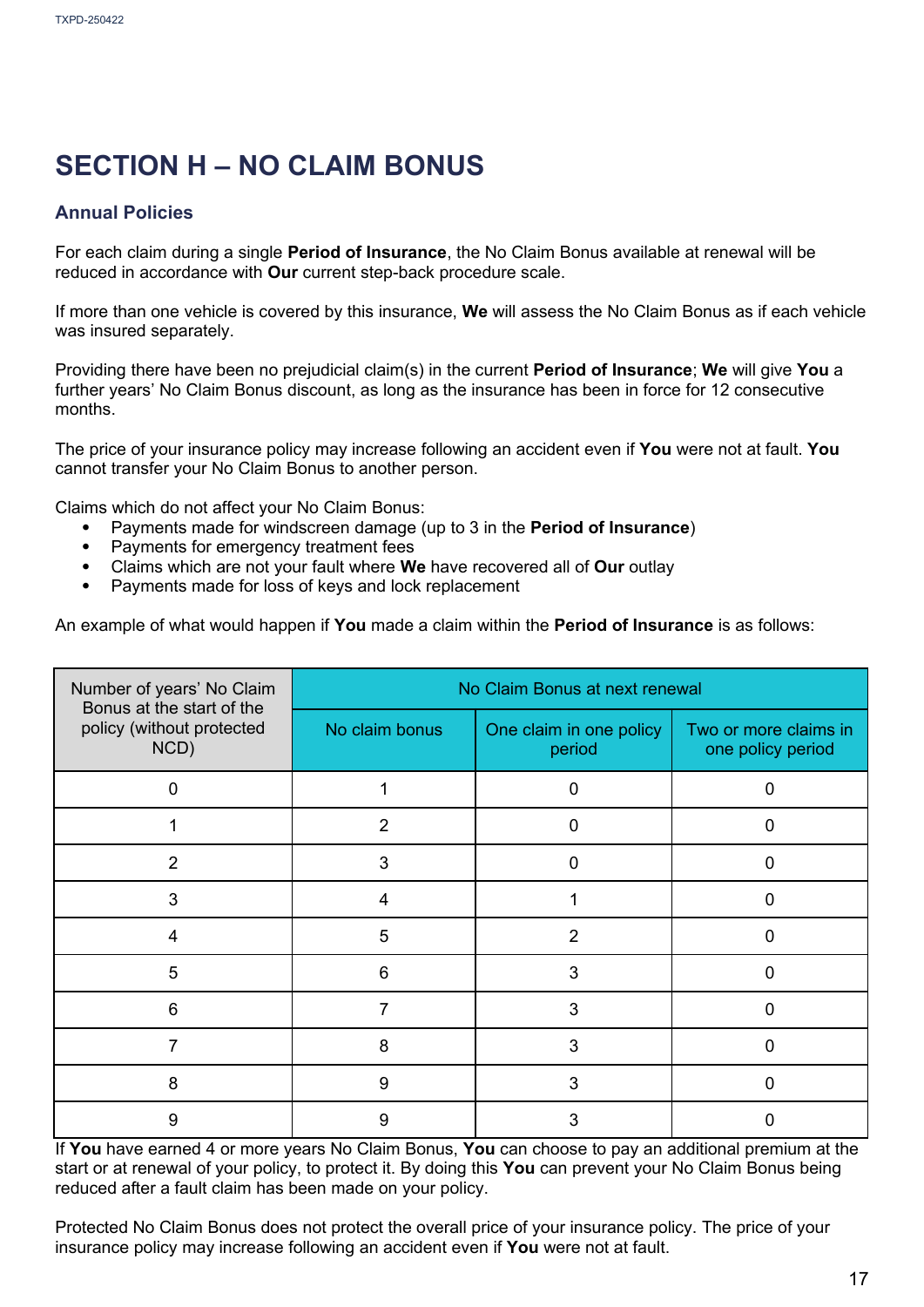The table below shows how your No Claim Bonus would be affected if **You** made a claim or claims and **You** have chosen to protect your No Claim Bonus. If your policy includes Protected No Claim Bonus, this will be shown on your **Schedule.** 

| Number of years                                                     | No Claim Bonus at next renewal |                                      |                                       |                                         |                                                |
|---------------------------------------------------------------------|--------------------------------|--------------------------------------|---------------------------------------|-----------------------------------------|------------------------------------------------|
| no claims bonus at<br>the start of the policy<br>with Protected NCD | No Claim<br><b>Bonus</b>       | One claim in<br>one policy<br>period | Two claims in<br>one policy<br>period | Three claims<br>in one policy<br>period | Four or more<br>claims in one<br>policy period |
| 4                                                                   | 5                              |                                      |                                       | 2                                       |                                                |
| 5                                                                   | 6                              | 5                                    | 5                                     | 3                                       |                                                |
| 6                                                                   |                                | 6                                    | 6                                     | 3                                       |                                                |
|                                                                     | 8                              |                                      |                                       | 3                                       |                                                |
| 8                                                                   | 9                              | 8                                    | 8                                     | 3                                       |                                                |
| 9                                                                   | 9                              | 9                                    | 9                                     |                                         |                                                |

#### **No claim bonus – Short term 30 Day policies**

**We** will provide **You** with a years' No Claim Bonus if **You** have had 12 x 30 Day short term policies in force with **Us** for 12 consecutive renewals, providing there have been no prejudicial claim(s) during that 360 day period and no gaps or breaks in cover between each of the 12 renewals.

If more than one vehicle is covered by this insurance, **We** will assess the no claim bonus as if each vehicle was insured separately.

The price of your insurance policy may increase following an accident even if **You** were not at fault. **You**  cannot transfer your no claim bonus to another person.

For short term policies **We** will use the methodology outlined above under 'Annual Policies' to calculate a years' No Claim Bonus; for the purpose of calculating a years' No Claim Bonus "Period of Insurance" shall in this instance only mean 12 x 30 Day short term policies with **Us** for 360 consecutive days (so without any breaks or gaps in cover between each of the 12 renewals).

#### **Emergency medical treatment**

Any payments **We** make for emergency medical treatment will not affect your No Claim Bonus.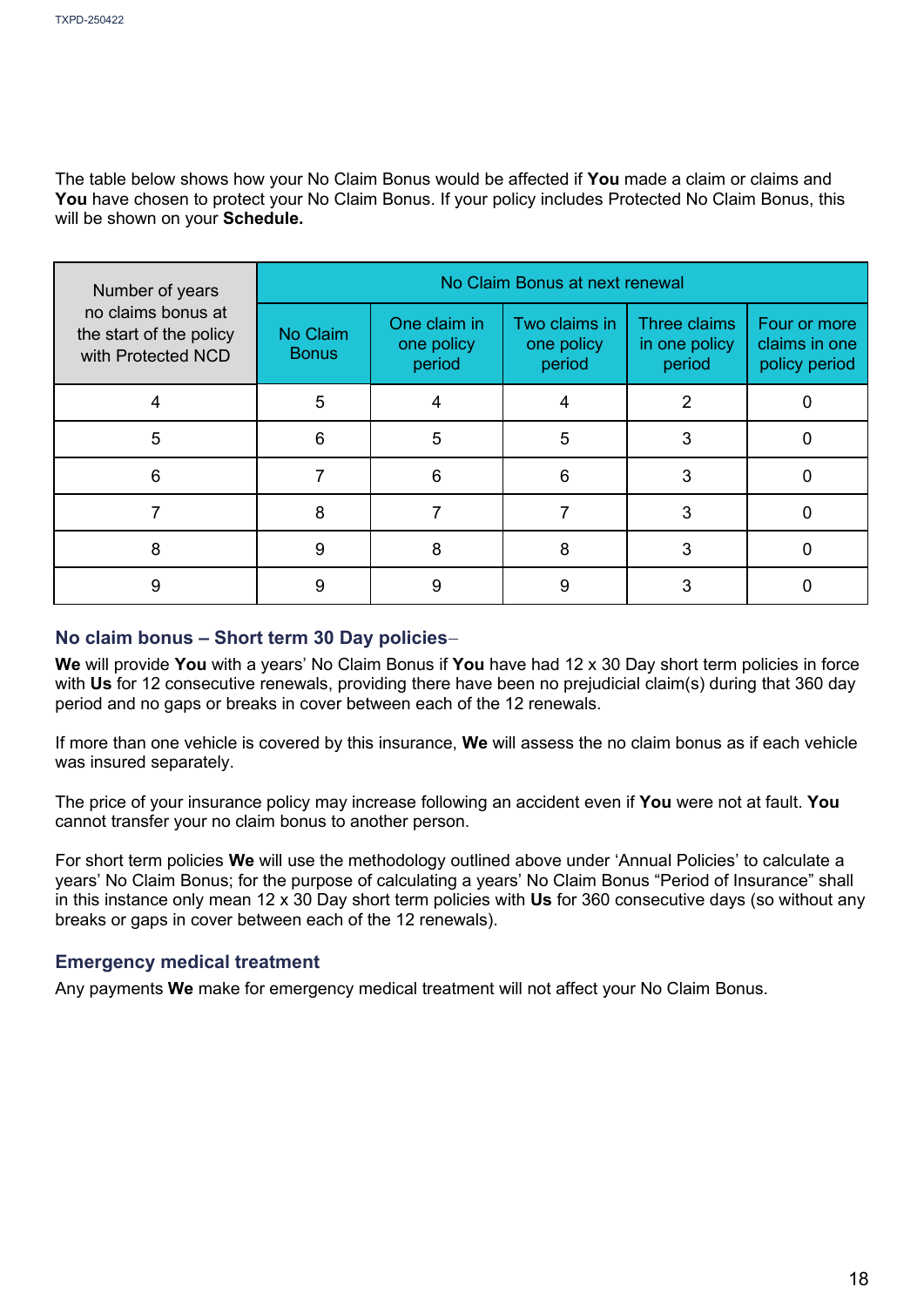### **SECTION I - GENERAL EXCEPTIONS**

These general exceptions apply to all coverage under this insurance.

Your insurance does not cover **You** for:

#### **I1 - Drivers and use**

Any legal responsibility, loss or damage (direct or indirect) arising while any **Insured Vehicle** covered by this insurance is being:

- 1. used for a purpose for which **Your Vehicle** is not insured;
- 2. driven by or is in the charge of anyone (including **You)** who is not mentioned on the **Certificate of Motor Insurance** as a person entitled to drive or who is excluded by an **Endorsement**;
- 3. driven by or is in the charge of anyone (including **You)** who is disqualified from driving, does not hold a valid driving licence in line with current law or has never held a licence to drive the **Insured Vehicle,** does not keep to the conditions of their driving licence or is prevented by law from having a licence (unless they do not need a licence by law);
- 4. used on any racetrack, race circuit or toll road without a speed limit (such as the Nürburgring), used for racing or pace-making, used in any contest (apart from treasure hunts, road safety; and non- competitive rallies) or speed trial or is involved in any rigorous reliability testing.
- 5. used as a tool of trade except insofar as to meet the requirements of the **Road Traffic Acts.**

#### **I2 - Drugs and alcohol**

Any legal responsibility, loss or damage (direct or indirect) arising while any vehicle covered by this insurance is being driven by or is in the charge of anyone (including **You**) and is convicted of:

- 1. driving over the legal limit for alcohol; or
- 2. driving under the influence of drugs, prescribed or otherwise.

If convicted (which includes a conviction for failure to provide a breath, blood or urine sample) this shall be deemed to be conclusive evidence that the driver at the time of the loss or damage was under the influence of alcohol or drugs.

**We** will provide the minimum insurance required by the **Road Traffic Act** but **We** reserve the right to seek recovery of any such amounts from **You** or the driver of **Your Vehicle**. **We** may also consider voiding or cancelling the policy and retain any premium.

#### **I3 - Construction and use**

Any legal responsibility, loss or damage (direct or indirect) arising while any vehicle covered by this insurance is being used to carry:

- 1. more passengers than the maximum seating capacity for the **Insured Vehicle**; and/or
- 2. passengers in a manner likely to affect the safe driving and control of **Your Vehicle**; and/or
- 3. any load which is greater than the maximum carrying capacity as set by the vehicle manufacturer or if applicable; any plated weight limit of the **Insured Vehicle**; and/or
- 4. any load in a manner likely to affect the safe driving and control of **Your Vehicle**.

#### **I4 - Airfields**

Any legal responsibility, loss or damage (direct or indirect) arising while any vehicle covered by this insurance is being used in or on a restricted area (areas to which the public do not have free vehicular access) of an airport, airfield or aerodrome. **We** will not pay for any claim concerning an aircraft within the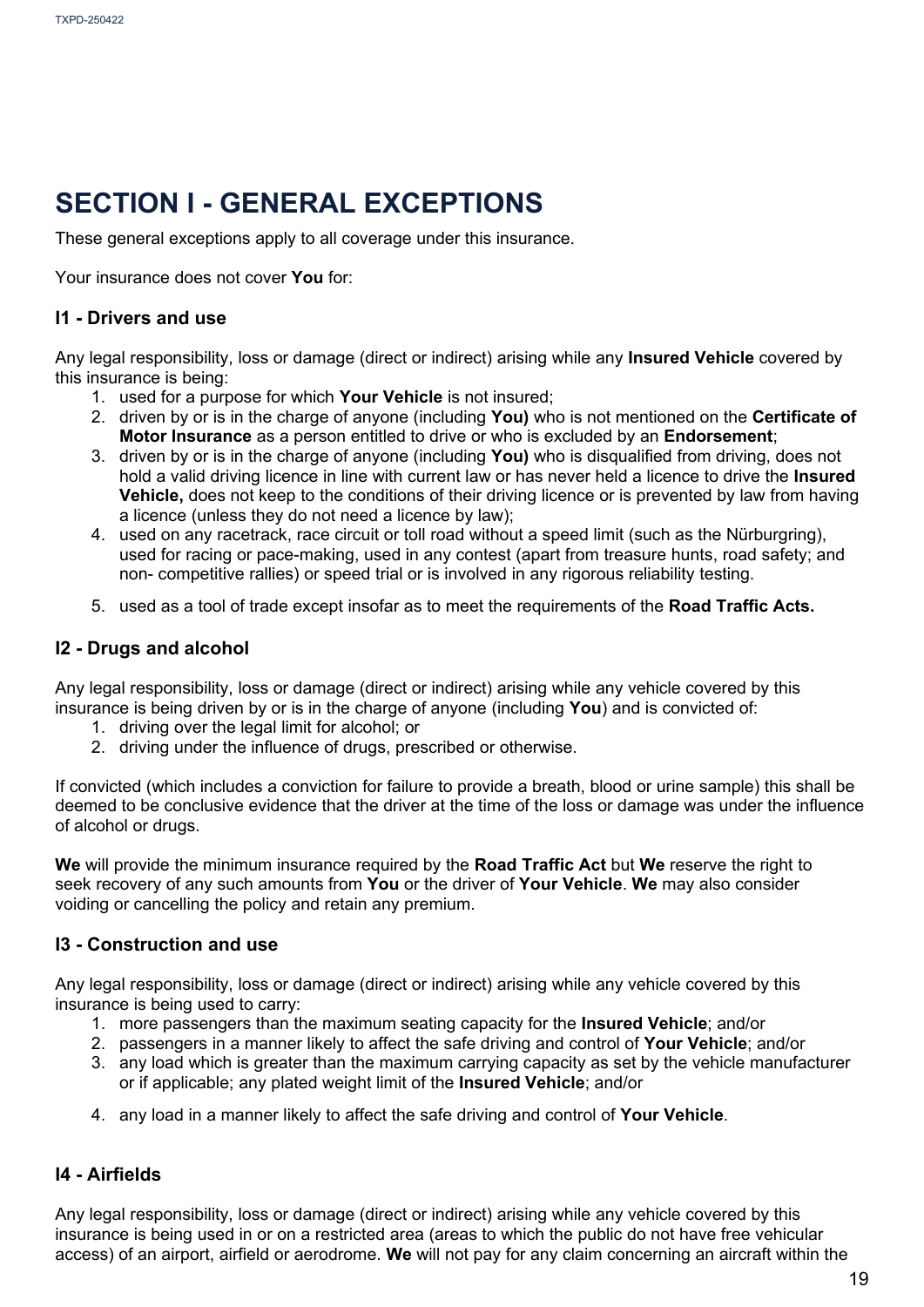boundary of the airport, airfield or aerodrome except where **We** need to provide the minimum insurance required by the **Road Traffic Act**.

#### **I5 - Hazardous goods**

Any legal responsibility, loss or damage (direct or indirect) caused by, contributed to or arising from carrying any dangerous substances or goods for which **You** need a licence from the relevant authority (unless **We** need to provide cover to meet the minimum insurance needed by law).

#### **I6 - Criminal acts**

Any legal responsibility for loss or damage (direct or indirect) caused whilst **Your Vehicle** is used:

- 1. in the course or furtherance of a crime; or
- 2. as a means of escape from, or avoidance of lawful apprehension.

#### **I7 - Deliberate acts**

Any legal responsibility for the death of or injury to any person or loss or damage (direct or indirect) caused by a deliberate act or omission to act by anyone insured under this insurance.

#### **I8 - Excess**

The amount of any **Excess** shown within this policy document and/or on your **Schedule.**

#### **I9 - Other contracts**

Any legal responsibility, loss or damage (direct or indirect) that:

- 1. is also covered by any other insurance or
- 2. **You** have accepted under an agreement or contract unless **You** would have had that responsibility anyway
- 3. happens outside the **United Kingdom**, other than where **We** have agreed to provide cover.

#### **I10 - Jurisdiction**

Any proceedings brought against **You**, or judgment passed in any court outside the **United Kingdom**, unless the proceedings or judgment arises out of **Your Vehicle** being used in a foreign country which **We**  have agreed to extend this insurance to cover.

#### **I11- Earthquake, riot, war and terrorism**

Any legal responsibility, loss or damage (direct or indirect) caused by, contributed to or arising from:

- 1. an earthquake;
- 2. war, riot, civil commotion, revolution or any similar event elsewhere than in Great Britain, the Channel Islands or the Isle of Man (unless **We** need to provide cover to meet the minimum insurance needed by law);
- 3. acts of terrorism, as defined in the UK Terrorism Act 2000, unless **We** need to provide the minimum insurance required by the **Road Traffic Act**.

#### **I12 - Nuclear/radioactive contamination**

Any legal responsibility, loss or damage (direct or indirect) caused by, contributed to or arising from:

- 1. ionising radiation or contamination from any radioactive nuclear fuel, or from any nuclear waste from burning nuclear fuel;
- 2. the radioactive, toxic, explosive or other dangerous property of any explosive nuclear equipment or nuclear part of that equipment.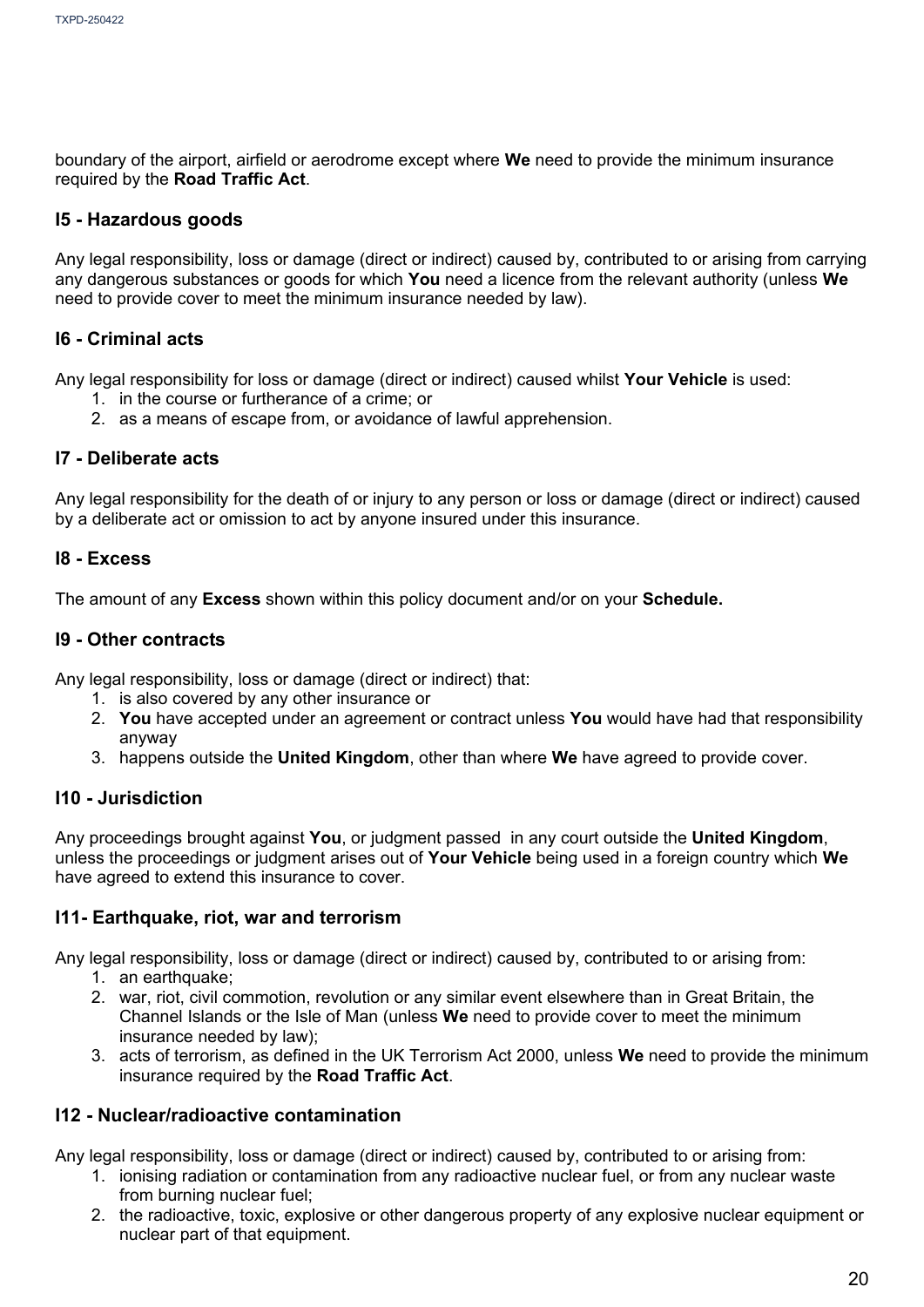#### **I13 - Sonic bangs**

Any legal responsibility, loss or damage (direct or indirect) caused by, contributed to or arising from pressure waves caused by aircraft or other flying objects

#### **I14 – Vehicles not running on land**

Any legal responsibility, loss or damage (direct or indirect) caused by, contributed to or arising from vehicles of any kind running on rails or any vehicle not running solely on land.

#### **I15 – Modifications to Your Vehicle**

Any legal responsibility, loss or damage (direct or indirect) caused by, contributed to or arising from vehicles that have any non-standard or non-manufacturer modifications unless the modifications have been declared to and approved by **Us**.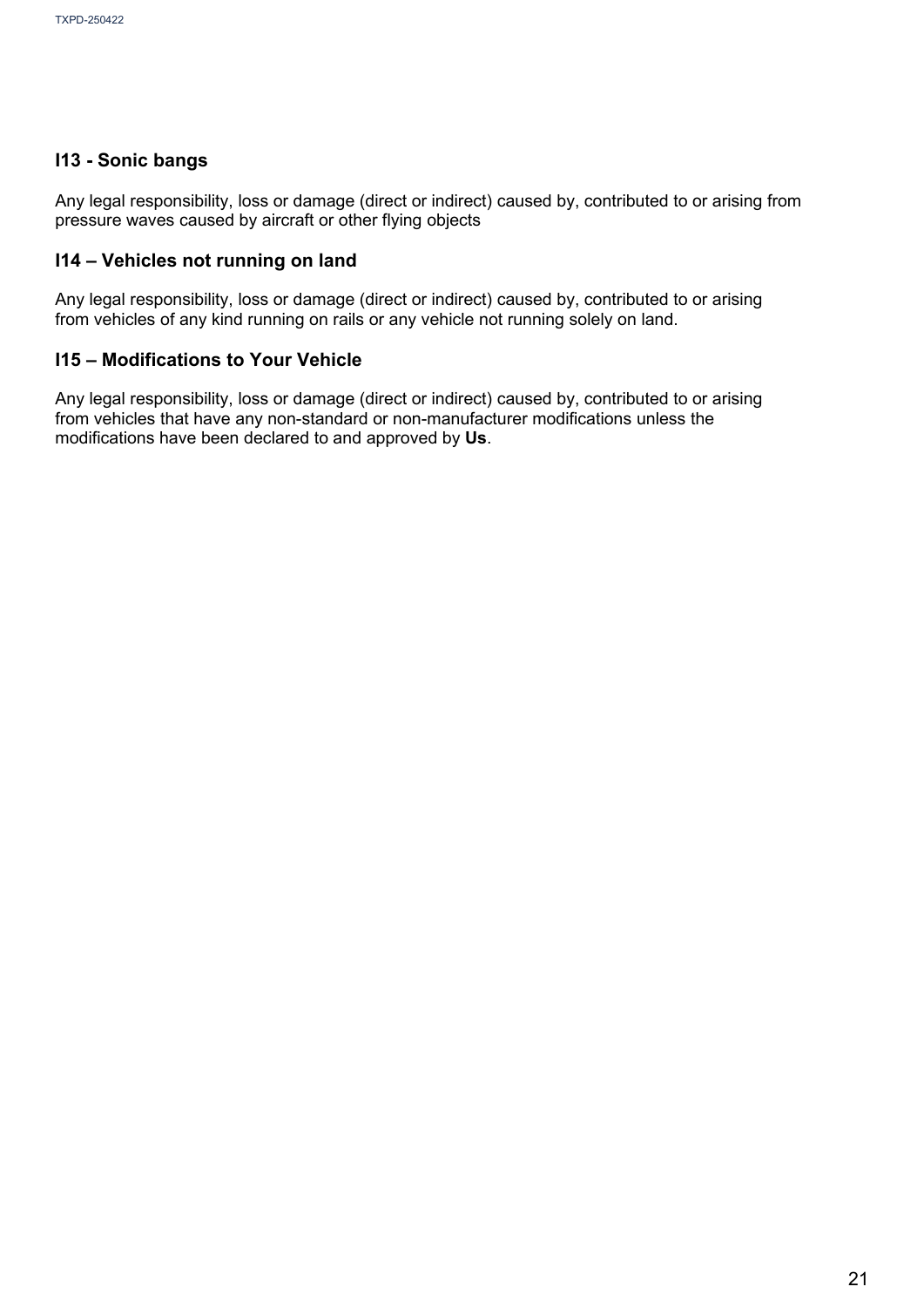### **SECTION J - GENERAL CONDITIONS**

These general conditions apply to all coverage under this insurance.

What **We** expect for your cover to be valid

#### **J1 - Your responsibilities**

Your premium is based on the information **You** gave **INSHUR** at the start of the insurance and when it is renewed.

**You** are responsible for the information **You** have provided to **Us** and **INSHUR. You** should ensure that the information provided is, as far as **You** know, correct and complete.

If **You** have failed to give **Us** and I**NSHUR** complete and accurate information, this could lead to **Us**

- changing the terms of your policy; and/or
- amending your premium; and/or
- refusing your claim; and/or
- the insurance being voided or cancelled.

**You** must, if requested, provide **Us** with all relevant information and documentation in relation to this insurance.

The vehicle must have an MOT (unless exempt), be taxed, plated for use as a private hire vehicle, insured and registered in the **United Kingdom** and **You** must:

- take all reasonable steps to protect **Your Vehicle** from loss or damage;
- **•** maintain **Your Vehicle** in a roadworthy condition; and<br>• let Us examine **Your Vehicle** at any reasonable time
- let **Us** examine **Your Vehicle** at any reasonable time.

If the above requirements are not met, **We** may reject or reduce your claim, and/or cancel your policy or declare your policy null and void.

#### **J2 - Changes to your details**

**You** must tell **Us** as soon as possible of any changes to the information **You** have provided in the **Statement of Fact**. Please contact **INSHUR** if **You** are not sure if information is relevant. If **You** don't tell **Us** about relevant changes, your insurance may not cover **You** fully, or at all.

Below are some examples of the changes **You** must tell **Us** about:

- 1. A change of vehicle (including extra vehicles and any temporary vehicles);
	- a. If **You** change an **Insured Vehicle** covered by this insurance or need cover for an extra vehicle (including a temporary vehicle), please contact **INSHUR** prior to cover for the new vehicle being required**.**
	- b. If cover is agreed, **INSHUR** will let **You** know about any change in premium and arrange for an updated set of policy documents to be issued.
	- c. The maximum number of vehicle changes allowed in any one **Period of Insurance** is 4. If **You** change **Your Vehicle** more than this, cover may be cancelled.
- 2. All changes **You** or anyone else make to **Your Vehicle** if these make **Your Vehicle** different from the manufacturer's standard specification (whether the changes are mechanical or cosmetic);
- 3. A change of address;
- 4. A change of 'Occupation' (as declared in your **Statement of Fact** and stated in your **Schedule**), including any part-time work by **You** or other drivers, a change in the type of **Business** or having no work;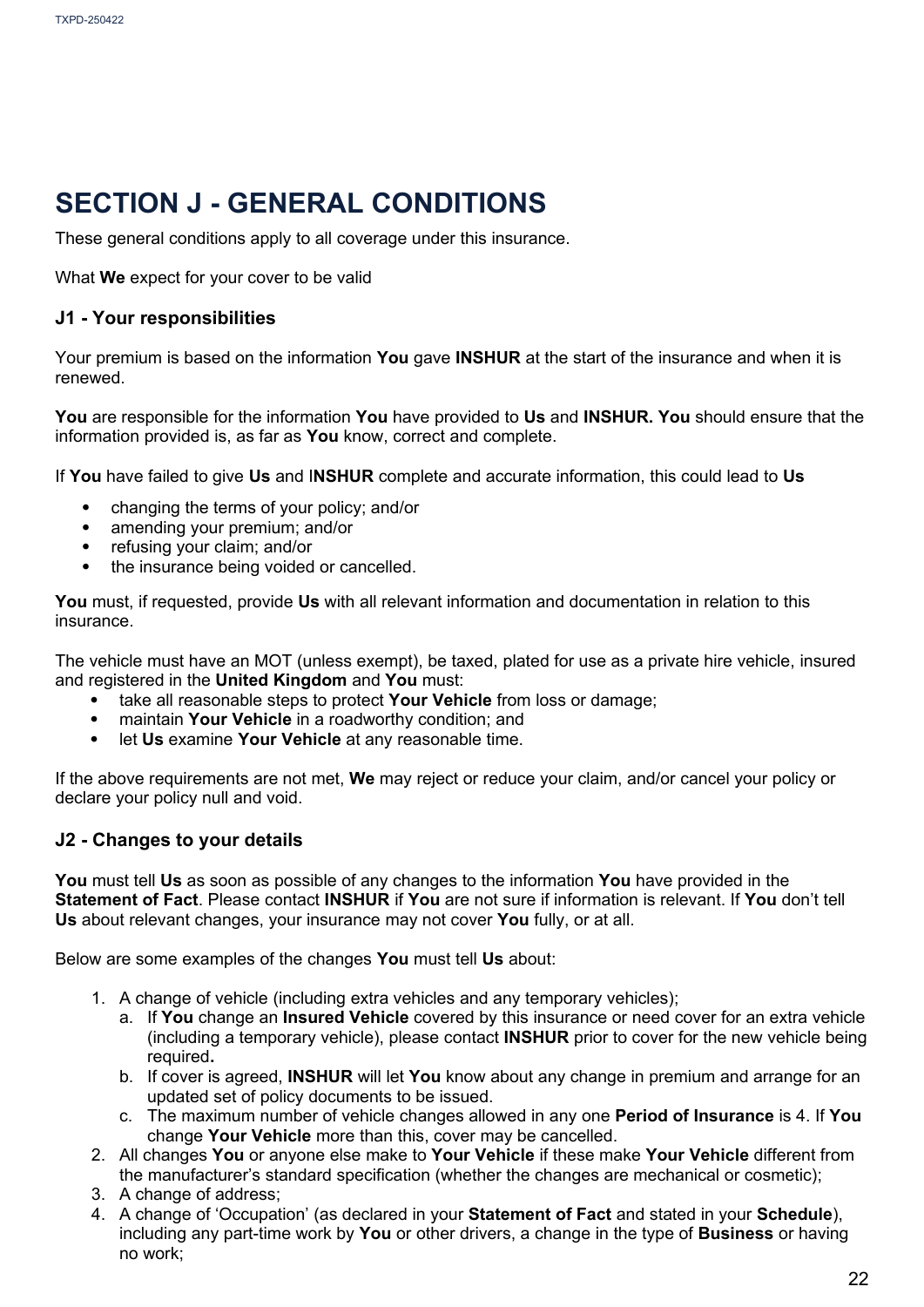- 5. A change in the purpose for which **You** use **Your Vehicle**;
- 6. A new main user of **Your Vehicle**;
- 7. Details of any driver **You** have not told **Us** about before, or who is not specifically entitled to drive by the **Certificate of Motor Insurance** or is excluded by an **Endorsement,** but who **You** now want to be able to drive **Your Vehicle**;
- 8. Details of any motoring conviction, disqualification or fixed-penalty motoring offence of any person allowed to drive **Your Vehicle** or of any prosecution pending (where a case is being investigated but there is no conviction yet) for any motor offence;
- 9. Details of any non-motor conviction or prosecution pending (where a case is being investigated but there is no conviction yet) for any person allowed to drive **Your Vehicle**;
- 10. Details of any accident or loss (whether or not **You** make a claim) involving **Your Vehicle** or that happens while **You** (or anyone who is entitled to drive under this insurance) are driving anyone else's vehicle;
- 11. If any driver suffers from a disability or medical condition that must be revealed to the DVLA, whether or not the driving licence has been restricted.

Failing to advise **Us** of any changes to the information provided in the **Statement of Fact** could lead to **Us**:

- refusing your claim; and/or
- the insurance being voided or cancelled.

#### **J3 - Claim notification**

After any loss, damage or accident **You** must give **Us** full details of the incident as soon as possible by calling 0808 169 9165.

All accidents must be reported to **Us** within 24 hours of the incident occurring, otherwise an additional £500 **Excess** may be applicable. This is on top of any other **Excess You** may have to pay under this insurance. If **You** fail to do this, or otherwise prejudice **Our** position, **We** reserve the right to seek recovery of any additional costs incurred due to your action or failure to act.

**You** must send every communication about a claim (including any writ or summons) to **Us** without delay and unanswered.

**You** must also tell **Us** if **You** know about any future prosecution, coroner's inquest or fatal accident inquiry involving anyone covered by this insurance.

**You** must give **Us** any information, documentation and help **We** need to help **Us** deal with your claim. **We** will only ask for this if it is relevant to your claim

#### **J4 - Claim requirements – rights and obligations**

If a claim is made which **You** or anyone acting on your behalf knows is false, fraudulent, exaggerated, or provides false or stolen documents to support a claim, **We** may:

- not pay the claim:
- terminate cover under this insurance:
- void the policy;
- retain any premiums paid; and/or
- seek recovery from **You** for any payments we may have made

#### **J5 - Multiple claims arising out of any one cause**

If there are a number of claims for property damage arising out of any one cause, **We** may pay **You** up to the maximum amount due under Section C (**We** will take from this amount any amounts **We** have already paid as compensation).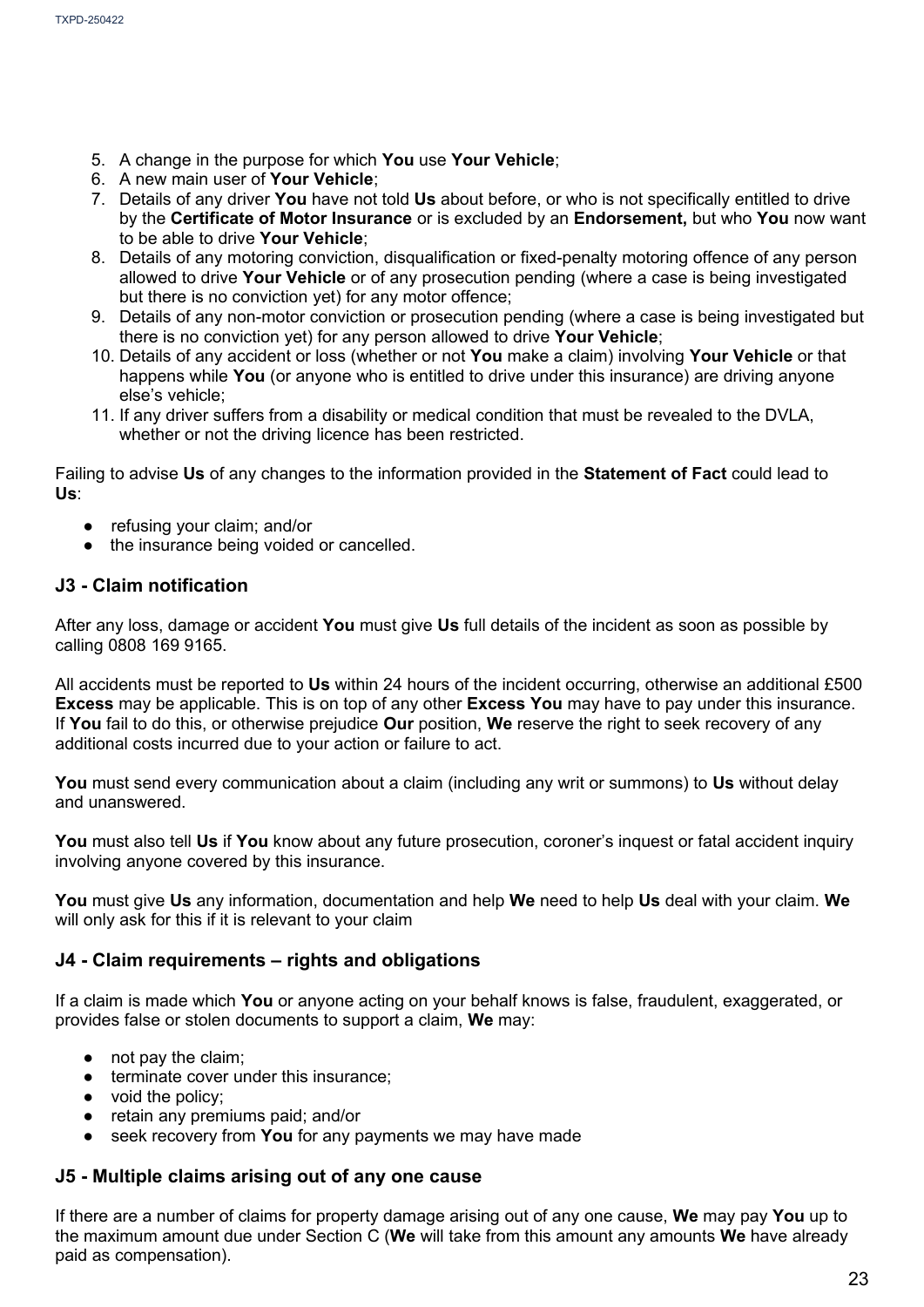When **We** pay this amount, **We** will withdraw from any further action connected with settling these claims. **We** will cover any legal costs and expenses paid with **Our** permission, up to the time **We** withdraw from dealing with the claims.

#### **J6 - Liability and Claim Settlement**

**You** must not admit to liability, negotiate on or refuse any claim unless **You** have **Our** permission. **We** can:

- take over, carry out, defend or settle any claim; and
- commence proceedings (which **We** will pay for, and for **Our** own benefit) to recover any payment **We** have made under this insurance;

**We** will take this action in your name or in the name of anyone else covered by this insurance.

**You**, or the person whose name **We** use, must cooperate with **Us** on any matter which affects this insurance.

If **We** refuse to provide cover because **You** have failed to provide information or provided incorrect information, but **We** have a legal responsibility to pay a claim under the **Road Traffic Act**, **We** can settle the claim or judgment without affecting **Our** position under this policy. **We** can recover any payments that **We**  make from **You.**

If **You** fail to provide all requested information, documentation and evidence of claim damage, **We** reserve the right not to pay for damages under Section D of this policy document.

#### **J7 - Compulsory Insurance laws**

If **We** are required to settle a claim in order to comply with the law applying to any country in which this policy operates, and which **We** would not otherwise be required to pay because of a breach of policy conditions, **We** shall be entitled to recover the amount paid and any associated costs, from either **You** or the person who incurred the liability.

#### **J8 - Contracts (Rights of Third Parties)**

A person who is not a party to this policy has no right under the Contracts (Rights of Third Parties) Act 1999 to enforce any term of this policy. This does not affect any right or remedy of a third party which exists or is available apart from the Act.

#### **J9 - Cancellation**

**You** may cancel the insurance policy, without giving reason, by contacting **INSHUR** and declaring your requirement to cancel (or if your policy is placed via a broker **You** should contact the broker to cancel).

**You** can cancel your insurance policy immediately, or from a future date. **You** cannot cancel your policy from an earlier or past date. If **You** cancel your policy before the due start date of your insurance policy, **We** will give a full refund.

It is your responsibility to inform anyone insured under this policy that it has been cancelled.

If **You** cancel your Continuous Card payment Authority, Direct Debit payments, or finance/credit agreement this won't cancel the insurance policy. **INSHUR** will ask **You** to pay the money **You** owe at the point your insurance policy is cancelled either by **You** or **Us**.

If any claim has been made in the current **Period of Insurance**, or **You** or **We** are aware of a prejudicial incident that has occurred that may give rise to a claim, **You** must pay the full premium and **You** will not be entitled to any refund; if your premium is being paid by instalments any remaining instalments will still need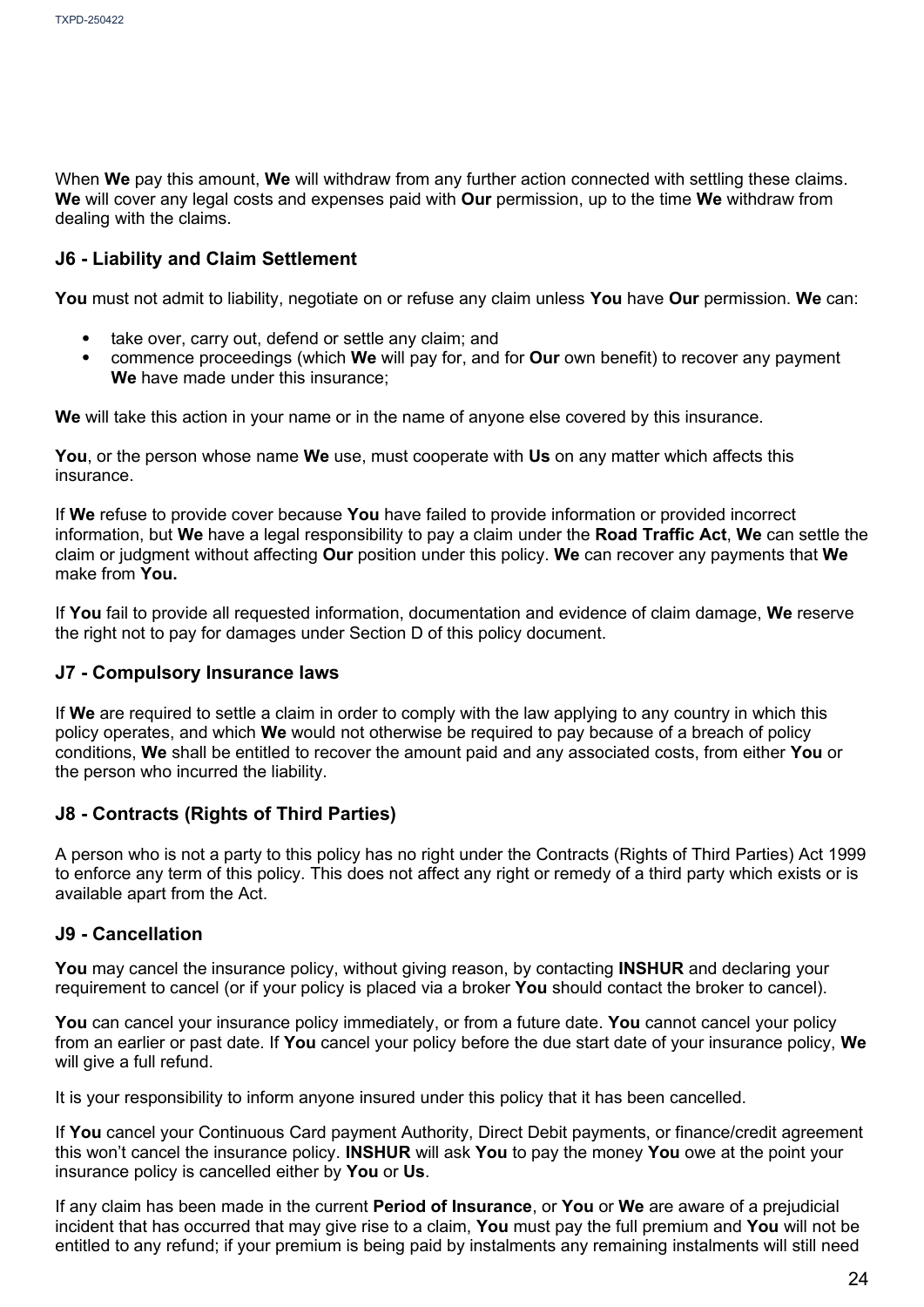to be settled. If subsequently, the claim is later settled as not your fault, no claim or payment is made in relation to any prejudicial incident or claim, any refund that is due will be issued once the claim or incident has been closed.

If **You** cancel your policy and there is an outstanding premium, it must be paid within 10 days. Where possible, **We** will apply for any outstanding amounts from the payment details held on file. Delayed payments may incur additional charges.

If **You** decide to cancel the policy, **We** will give you proof of any No Claim Bonus. This will include any reduction due to claims **You** have made whilst insured with **Us**. See 'No Claim Bonus' sections for more about this. Other insurers may ask for this proof.

If **You** live in Northern Ireland, the Channel Islands or the Isle of Man, **You** must return your **Certificate of Motor Insurance** to **Us** after cancellation. This applies whether **We** cancel the insurance policy or **You**  cancel it.

Where **You** have used an insurance broker to obtain this insurance policy, your broker may apply their own or additional charges/fees. Please see their Terms of Business with **You** for more details.

#### **1. Annual Policies**

When **You** contact **INSHUR** and declare your requirement to cancel the insurance policy, **We** will make a charge/refund of the proportional (pro-rata) amount of the premium which applies to the **Period of Insurance You** have had, this will be subject to a minimum amount of £25, plus insurance premium tax (IPT) where applicable and any further charges detailed below.

Details of all charges are available online and included with your welcome/renewal documents. Administration charges where applicable, are payable to **INSHUR** for the cost of arranging and handling your policy.

#### *"14 days cooling off period"*

The 14-day cooling off period only applies to new annual policies and the renewal of existing annual policies.

**You** may cancel the insurance policy under this sub-section, by contacting **INSHUR** within 14 days of the policy start date and declaring your requirement to cancel.

**We** will refund the proportional (pro-rata) amount of the premium which applies to the remaining **Period of Insurance**, subject to a minimum amount of £25, plus insurance premium tax (IPT) where applicable.

#### *Outside "14 days cooling off period"*

When **You** contact **INSHUR** during the current **Period of Insurance**, outside of the 14 days following the policy start date and declare your requirement to cancel the insurance policy.

**We** will refund the proportional (pro-rata) amount of the premium which applies to the remaining **Period of Insurance**, less a premium charge of £25, subject to insurance premium tax (IPT) where applicable.

#### **2. Short Term / 30 Day Policies**

**You** may cancel the policy at any time; However due to the short term nature of your policy, no refund of premium will be payable in the event of cancellation.

#### **Our cancellation rights**

**We** or **INSHUR** may cancel this insurance by sending seven days' notice, in writing, via email (to the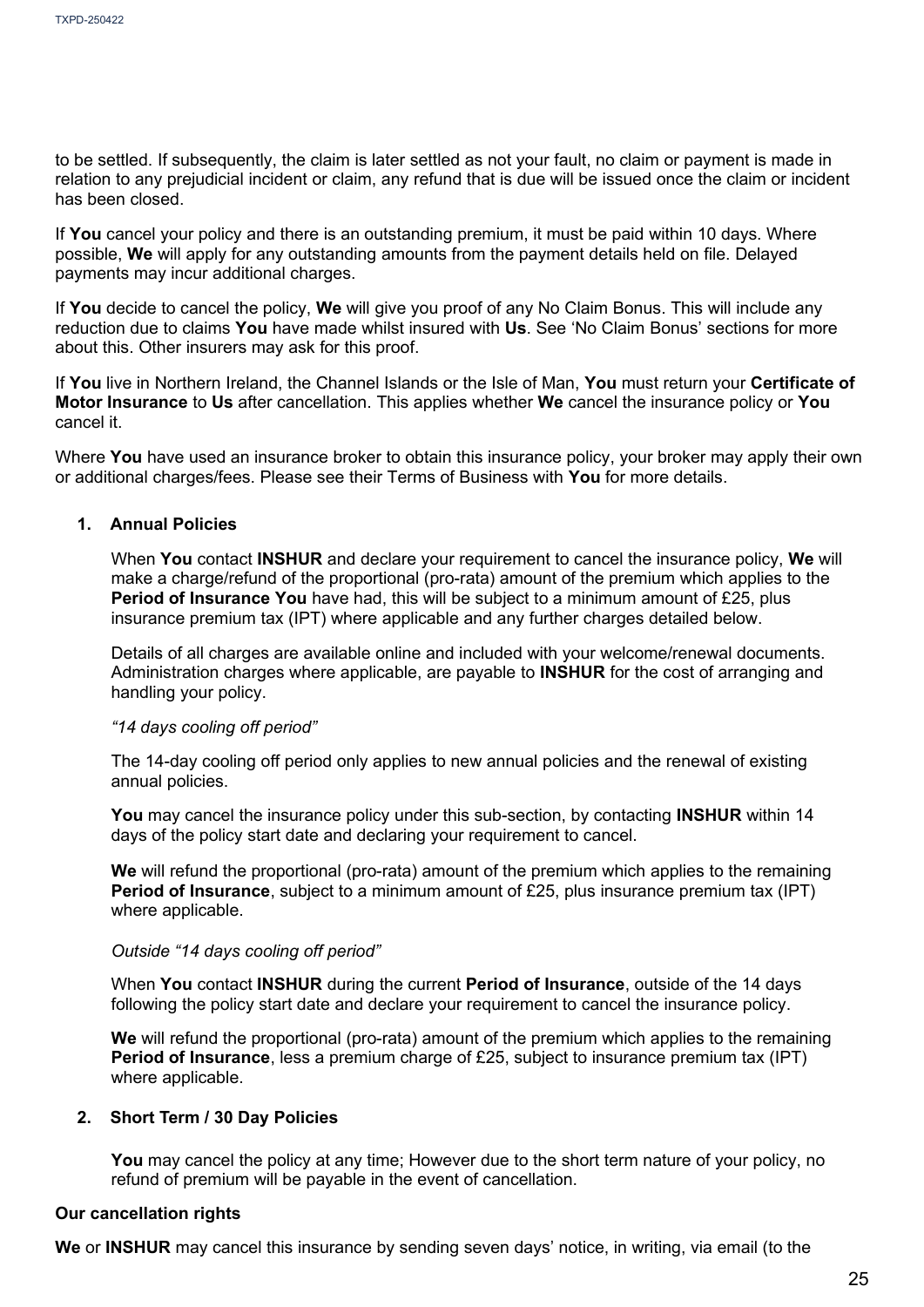email address **We** have on file for **You**) or to your last known address.

Your insurance may be cancelled because:

- You break any of the General Conditions;
- You ignore or fail to comply with any of the General Exceptions;
- **You** fail to pay when due, any premium including on a finance instalment plan/credit agreement or your Credit Agreement is cancelled;
- **You** or anyone else covered by this insurance has not met the terms and conditions of the insurance;
- You or anyone else covered by this insurance, fail to respond to written requests for information or documentation by **Us** or **INSHUR** (such as a copy of your driving licence or evidence of no claim bonus);
- a change in your circumstances means **We** can no longer provide cover;
- **You** misrepresent or fail to disclose information that is relevant to your insurance;
- **You** harass any member of **Our** staff or show abusive or threatening behaviour towards them.

#### **J10 - Misrepresentation**

**You** must always answer **Our** questions honestly and provide true and accurate information. If **You**, any other insured person or anyone acting on your behalf:

- provides **Us** with false, exaggerated or misrepresented information;
- submits false, altered, forged or stolen documents;
- fails to disclose information, or
- attempts to gain an advantage under this insurance to which **You** or they are not entitled

**We** may take one or more of the following actions:

- amend your policy to show the correct information and apply any change in premium or terms;
- cancel the policy, under certain circumstances this may be with immediate effect and either:
	- o return any premium paid to **You**; or
	- o keep the premium **You** have paid;
- declare your policy void (which means to treat the policy as though it never existed);
- refuse to pay your claim or only pay part of your claim;
- only pay a proportion of your claim;
- recover any costs incurred from **You** or any other insured person;

If **We** identify any fraud, misrepresentation or attempt to gain an advantage under this insurance to which **You** are not entitled, was made deliberately or recklessly, **We** may cancel or void any other policies **You** are connected with.

#### **J11 - Sanctions**

**We** shall not be deemed to provide cover and shall not be liable to pay any claim or provide any benefit hereunder to the extent that the provision of such cover or payment of such claim or provision of such benefit would expose to any sanction, prohibition or restriction under United Nations resolutions or the trade or economic sanctions, laws or regulations of the European Union, **United Kingdom** or United States of America.

#### **J12 – Claims and Insurance Premiums paid by Finance**

If **You** are paying for your policy by premium finance and the policy is cancelled following a claim, any remaining instalments owed to the premium finance company will still need to be settled.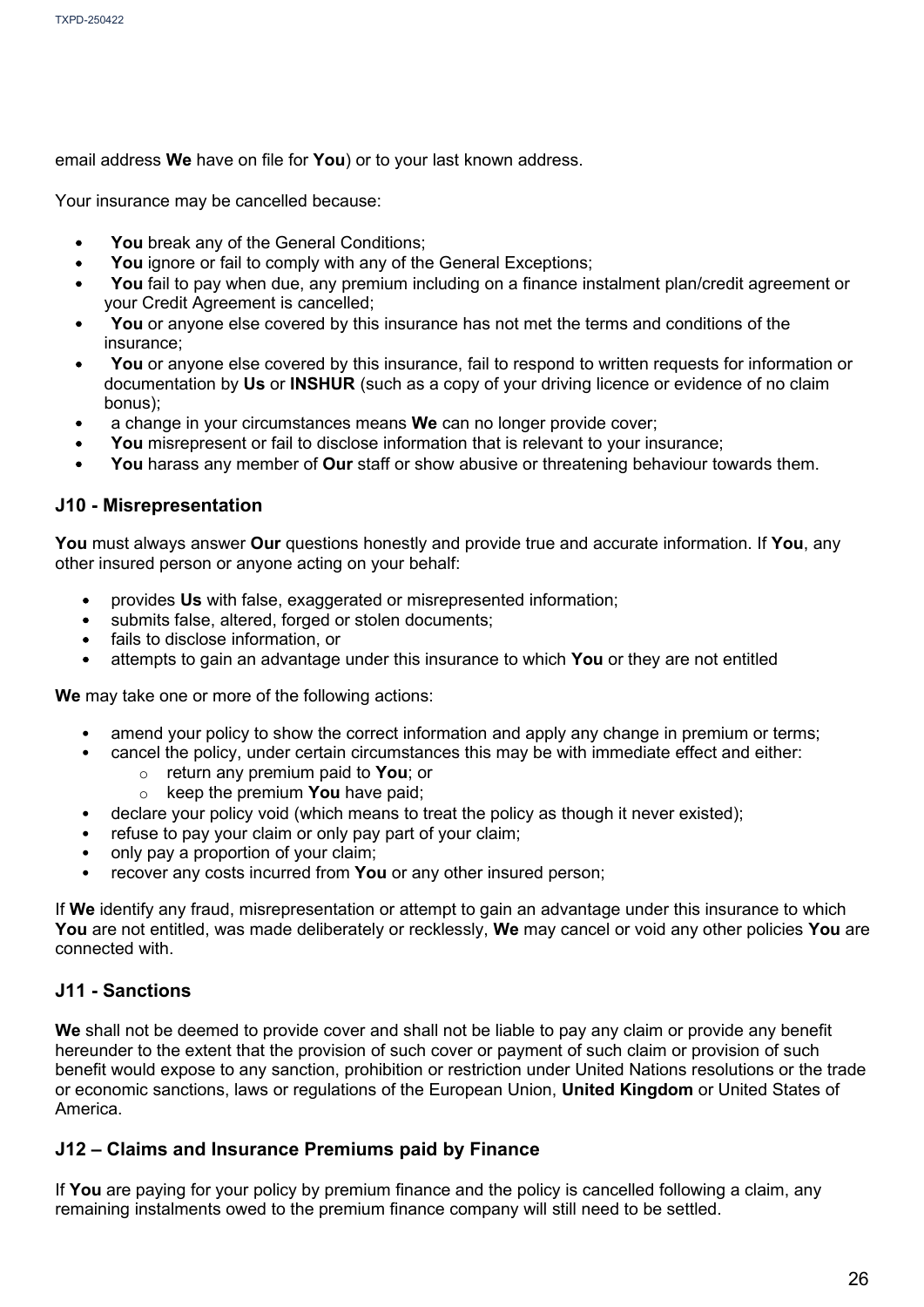- 1) For claims under Section C any remaining premium instalments will still need to be paid directly to the premium finance company.
- 2) For claims under Section D **We** may deduct any remaining premium instalments from any claims payments made to **You**.

### **SECTION K – COMPLAINTS**

How to make a complaint if things go wrong

#### **K1 - Our promise to You**

**We** aim to provide the best customer service possible. If **You** have any reason to complain about your insurance policy the complaints procedure is as follows:

#### **K2 - Complaints:**

The first step is to contact **INSHUR,** quoting your policy number (and claim reference, if applicable) in all cases on:

| Tel:     | 0808 169 9165.                       |
|----------|--------------------------------------|
| Email:   | complaint@inshur.com                 |
| Address: | Chief Executive of INSHUR UK Limited |
|          | 2nd Floor, 1 Jubilee Street          |
|          | <b>Brighton</b>                      |
|          | <b>BN1 1GE</b>                       |

#### **K3 - Complaints Escalation Process**

If **INSHUR** are unable to resolve the complaint to your satisfaction, **You** may be eligible to refer your complaint to the Financial Ombudsman Service (FOS) within 6 months of receiving **Our** final response in this matter.

| Address: | The Financial Ombudsman Service          |
|----------|------------------------------------------|
|          | <b>Exchange Tower</b>                    |
|          | London                                   |
|          | E14 9SR                                  |
| Tel:     | 0800 023 4567                            |
| Email:   | complaint.info@financialombudsman.org.uk |
| Website: | financial-ombudsman.org.uk               |

This does not affect your right to take legal action.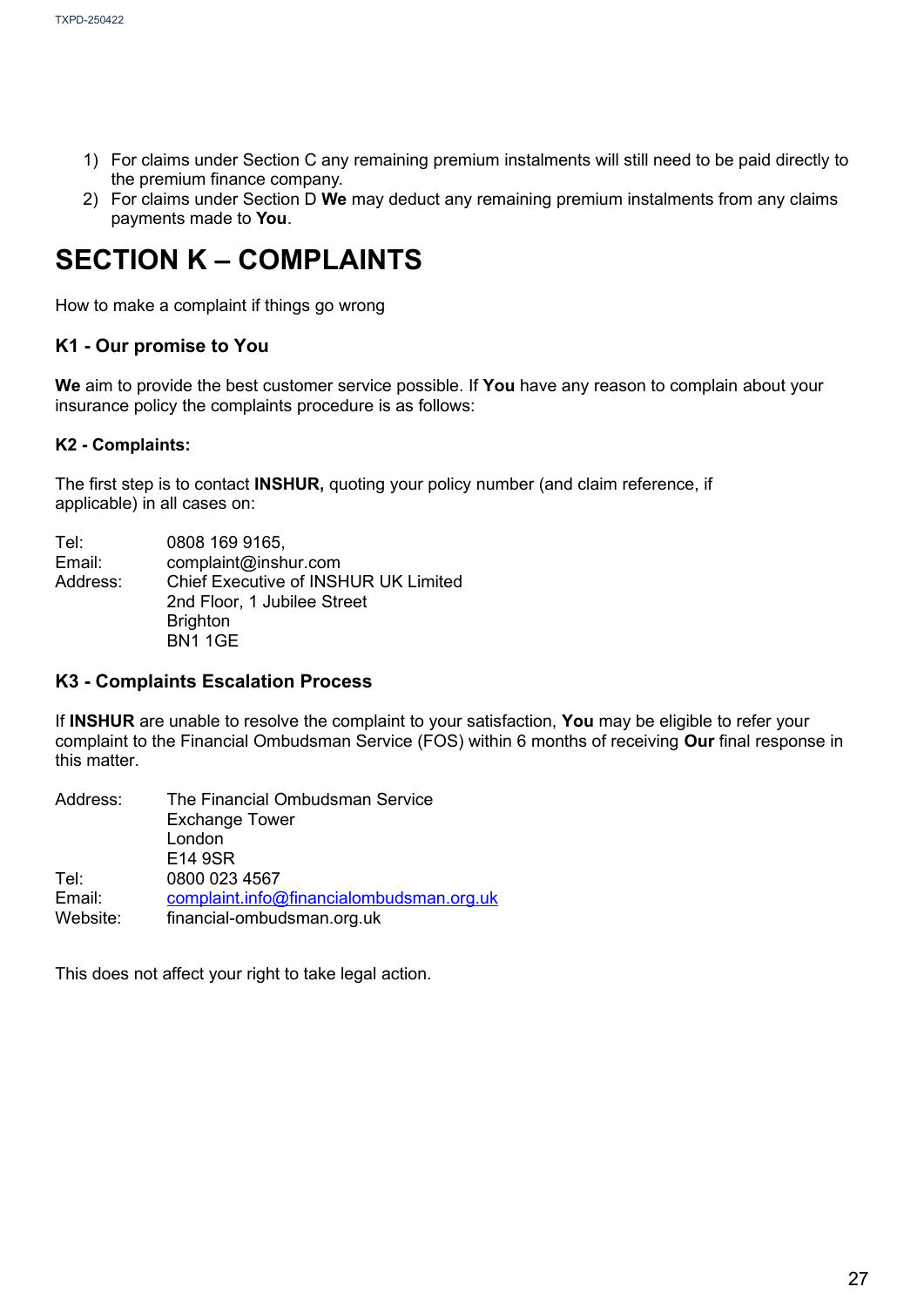### **SECTION L - IMPORTANT NOTICES AND INFORMATION**

#### **L1 - Data Protection Notice**

This notice contains important information about your personal details. Please make sure to show it to anyone covered by the policy and ensure they are aware that their personal details may be provided to **Us.**

INSHUR UK Limited (**INSHUR)** is the data controller in respect of your personal information. **We** will process the details **You** have given **Us** in line with the UK's Data Protection laws and any other laws that apply. **We** may work with partner organisations and service providers who are located in other countries, and as a result your information may be processed outside the European Economic Area. In all cases **We**  will make sure that your information is adequately protected. Any transfers of personal information outside Europe will be subject to the provisions of the US Privacy Shield, standard contractual clauses approved by the European Commission or other contracts which provide equivalent protection.

**You** can find more information about how **We** use your personal information on **Our** website: *[www.inshur.com/uk/privacy](http://www.inshur.com/uk/privacy)*

#### **L2 - Where We collect your personal information**

**We** might collect personal information about **You** from:

- **1. You;**
- **2.** your family members;
- **3.** your employer or their representative;
- **4.** other companies in the insurance market;
- **5.** anti-fraud databases, sanction lists, court judgement and similar databases;
- **6.** government agencies such as the DVLA and HMRC;
- **7.** the publicly available electoral register; and/or
- **8.** in the event of a claim, third parties including the other party to the claim, witnesses, experts, loss adjusters, legal advisers and claims handlers.

#### **L3 - How We use and disclose your personal information**

To assess the terms of your insurance contract, or to deal with any claims, **We** may need to share information like your name, address, date of birth and details such as medical conditions or criminal convictions.

- The recipients of this information could include (but are not limited to) credit reference agencies, anti-fraud databases, other insurers, underwriters and other group companies who provide administration or support services.
- For claims handling, the recipients could include (but are not limited to) external claims handlers, loss adjusters, legal and other expert advisers, and third parties who are involved in the claim. More information about these disclosures is set out below.

The Data Protection laws classify information about your medical conditions, disabilities and criminal convictions as 'special category' personal data which warrants extra protection. **We** will only share this kind of personal data where it is essential to administer your insurance contract or deal with any claims, or for anti-fraud purposes and will only be used in accordance with appropriate laws and regulations.

Most of the personal information **You** provide to **Us** is needed for **Us** to assess your request for insurance, to enter into the insurance contract with **You** and then to administer that contract. Some of the information is collected for fraud prevention purposes, as described below. If **We** need your consent to use any specific information, **We** will make that clear at the time **We** collect the information from **You**. **You** are free to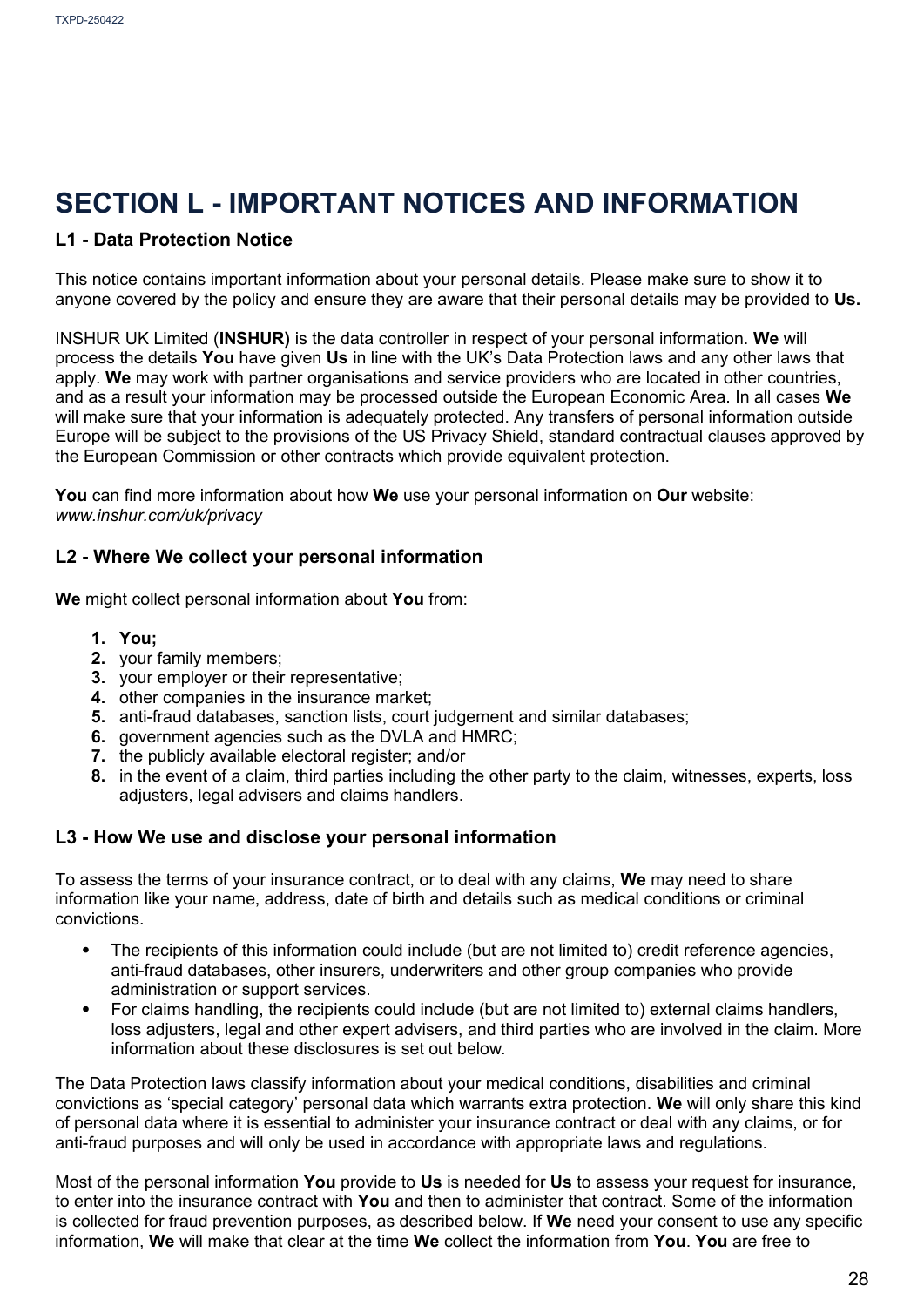withhold your consent or withdraw it at any time, but if **You** do so it may impact upon **Our** ability to provide insurance or pay claims. Further details about the legal basis for **Our** processing of personal information, and the disclosure **We** may make, can be found on **Our** website: *[www.inshur.com/uk/privacy](http://www.inshur.com/uk/privacy)*

| Types of personal data                               | <b>Details</b>                                                                                                                                                                                                                                                                                                      |
|------------------------------------------------------|---------------------------------------------------------------------------------------------------------------------------------------------------------------------------------------------------------------------------------------------------------------------------------------------------------------------|
| Individual details                                   | Name, address (including proof of address), other contact details<br>such as email and phone numbers, gender, marital status, date and<br>place of birth, nationality, employment status, job title, details of<br>family members including their relationship to You                                               |
| Identification detail                                | National insurance number, passport number, driving licence<br>number, other relevant licences                                                                                                                                                                                                                      |
| <b>Financial information</b>                         | Bank account and/or payment details, income and other financial<br>information                                                                                                                                                                                                                                      |
| Policy information                                   | Information about the quotes You receive and policies You take out                                                                                                                                                                                                                                                  |
| <b>Telematics</b><br>(where You use this technology) | Details of journeys made, locations, times and dates, driving<br>behaviours and driving patterns                                                                                                                                                                                                                    |
| Credit and anti-fraud information                    | Credit history, credit score, sanctions and criminal offences, including<br>information received from external databases about You                                                                                                                                                                                  |
| Previous and current claims                          | Information about previous and current claims (including under other<br>insurance policies) which may include data relating to your health,<br>disabilities, criminal convictions (including motoring offences) and in<br>some cases surveillance reports; also dashcam recordings where this<br>technology is used |
| Special categories of personal<br>data               | Health, disability, criminal convictions including motoring offences                                                                                                                                                                                                                                                |

#### **L4 - Accepting and administering your policy**

If **You** pay your premiums via a credit facility, **We** may share your information with credit reference agencies and other companies for use in credit decisions, to prevent fraud and to find people who owe money. **We** share information with other insurers, certain government organisations and other authorised organisations.

#### **L5 - Insurance underwriting**

**We** look at the possible risk in relation to your prospective policy (or anyone else involved in the policy) so that **We** can:

- Consider whether to accept a risk<br>• Make decisions about providing an
- Make decisions about providing and dealing with insurance and other related services for **You** and members of your household
- Set price levels for your policy
- Confirm your identity to prevent money laundering
- Check the claims history for **You** or any person or property likely to be involved in the policy or a claim at any time. **We** may do this:
	- when **You** apply for insurance;
	- if there is an accident or a claim; and/or
	- at the time **You** renew your policy

#### **L6 - Profiling**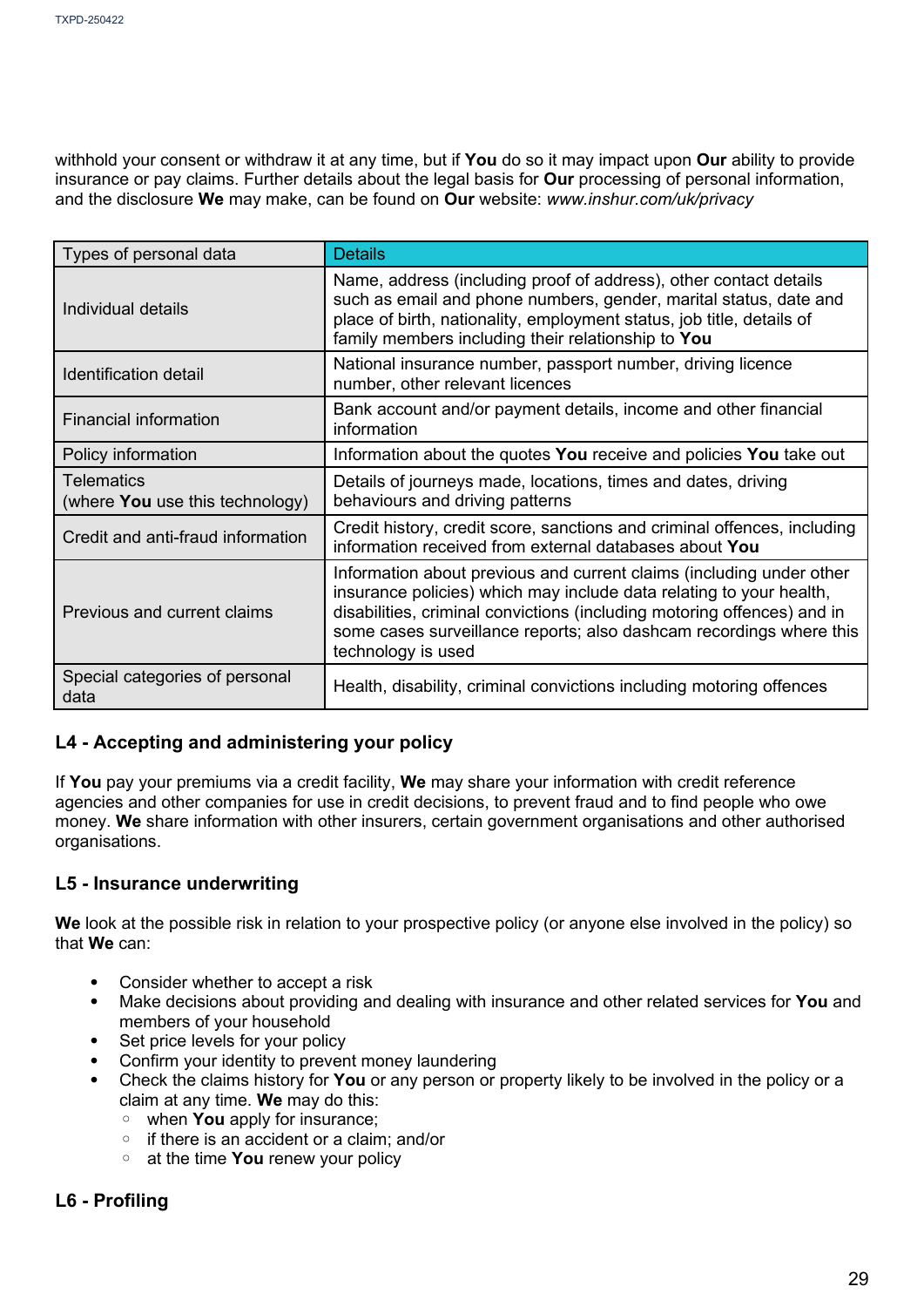When calculating insurance premiums, **We** may compare your personal details against industry averages. Your personal information may also be used to create the industry averages going forwards. This is known as profiling and is used to ensure premiums reflect risk. Profiling may also be used to assess the information **You** provide so **We** can understand risk patterns.

Special categories of personal data may be used for profiling where this is relevant, such as medical history or past motoring convictions including motoring offences.

**We** may also make some decisions (for example about whether to offer cover or what the premiums will be) without any intervention by **Our** staff. These are known as automated decisions. **You** can find out more about how **We** make these decisions on **Our** website: [www.inshur.com/uk/privacy.](http://www.inshur.com/uk/privacy) See also "Your Rights" below.

#### **L7 - Motor Insurance Database (MID)**

Information about your insurance policy will be added to the Motor Insurance Database (MID) which is managed by the Motor Insurers' Bureau (MIB). Certain government or authorised organisations including the Police, DVLA, DVLNI, Insurance Fraud Bureau and other organisations allowed by law may use the MID and the information stored on it for purposes including:

- Continuous Insurance Enforcement (**You** can get information about this from the Department of Transport);
- Electronic vehicle licensing;
- Law enforcement for the purposes of preventing, detecting, catching or prosecution offenders; and
- Providing government services or other services aimed at reducing the level of uninsured driving.

If **You** are involved in a road traffic accident (either in the **United Kingdom**, the EEA or certain other territories), insurers or the MIB (or both) may search the MID to gather relevant information. Anyone making a claim for a road traffic accident (including their appointed representatives and citizens of other countries) may also gather relevant information which is held on the MID.

It is vital that the MID holds your correct registration number. If it is not shown correctly on the MID, **You** are at risk of having **Your Vehicle** seized by the police. **You** can check that your correct registration number details are shown on the MID at askmid.com.

#### **L8 - Managing claims**

If **You** make a claim, **We** may need to release information to another person or organisation involved in that claim. This includes, but is not restricted to, others involved in the incident, their insurer, their solicitor or representative and medical teams, authorised repairers, the police or other investigators. **We** also may have to investigate your claim and conviction history. This may involve external claims handlers, loss adjusters, legal and other expert advisers.

Under the conditions of your policy, **You** must tell **Us** about any incident (such as an accident or theft) which may or may not result in a claim.

#### **L9 - Call recording**

**You** should note that some telephone calls may be recorded or monitored, for example calls to or from **Our** claims department, customer services team or underwriting department. Call recording and monitoring may be carried out for the following purposes:

- Training and quality control
- As evidence of conversations
- For the prevention or detection of crime (e.g. fraudulent claims).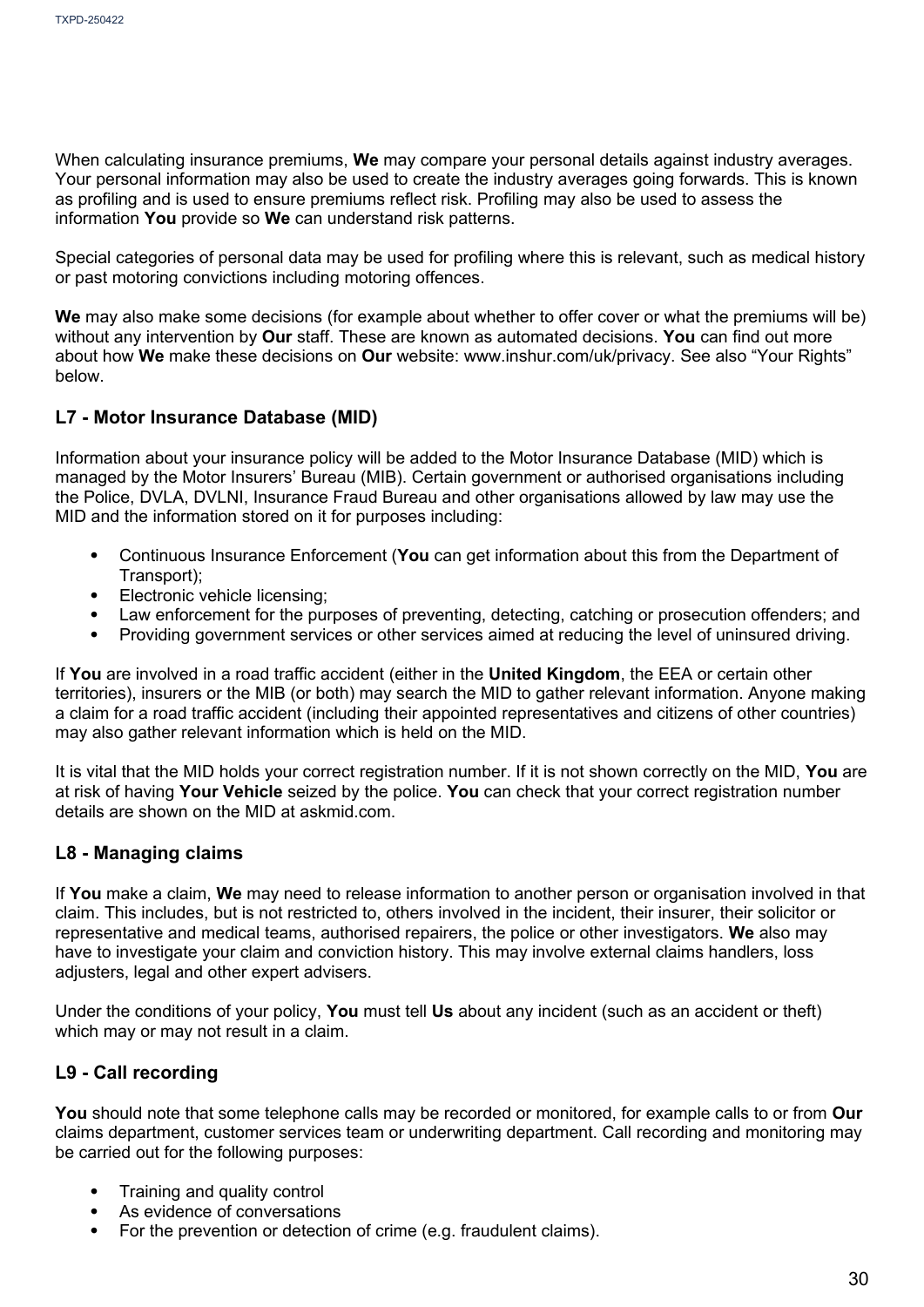#### **L10 - Preventing or detecting fraud**

**We** will check your information against a range of registers and databases for completeness and accuracy. **We** may also share your information with law enforcement agencies, other organisations and public bodies.

If **We** find that false or inaccurate information has been given to **Us,** or **We** suspect fraud, **We** will take appropriate action. If fraud is identified, details will be passed to fraud prevention agencies including the Claims Underwriting Exchange Register and the Motor Insurance Anti-Fraud and Theft Register. Law enforcement agencies may access and use this information.

**We** and other organisations, including those from other countries, may also access and use this information to prevent fraud and money laundering, for example, when:

- checking details on applications for credit and credit related or other facilities;
- managing credit and credit related accounts or facilities;
- recovering debt;
- checking details on proposals and claims for all types of insurance; and/or
- checking details of job applicants and employees.

Details of the registers, databases and fraud prevention agencies **We** use may be requested from the Data Protection Executive at INSHUR UK Limited, 2nd Floor, 1 Jubilee Street, Brighton, BN1 1GE.

#### **L11 - Retention**

**We** will keep your personal data only for as long as is necessary for the purpose for which it was collected. In particular, **We** will retain your information for as long as there is any possibility that either **You** or **We** may wish to bring a legal claim under or relating to your insurance, or where **We** are required to keep your information for legal or regulatory purposes.

#### **L12 - Your rights**

**You** have rights under the Data Protection laws including the right to access the information **We** hold about **You** (subject to any legal restrictions that may apply), to have the information corrected if it is inaccurate, and to have it updated if it is incomplete. In certain circumstances **You** may have the right to restrict or object to processing, to receive an electronic copy of your data ("data portability") or to have your data deleted. **You** can also find out about any automated decisions **We** make that affect your insurance or premiums.

If **You** wish to exercise any of your rights, please contact **Us** at:

| Address: | <b>Data Protection Executive</b> |
|----------|----------------------------------|
|          | <b>INSHUR UK Limited</b>         |
|          | 2nd Floor, 1 Jubilee Street      |
|          | <b>Brighton</b>                  |
|          | <b>BN1 1GE</b>                   |
| Email:   | compliance@inshur.com            |

Further details about all the rights available to **You** may be found on **Our** website: *www.inshur.com/uk/privacy*

If **You** are not satisfied with **Our** use of your personal data or **Our** response to any request by **You** to exercise your rights in relation to your personal data, please contact: [compliance@inshur.com](mailto:compliance@inshur.com)

**You** also have a right to make a complaint to the Information Commissioner:

Address: Information Commissioner's Office Wycliffe House Water Lane